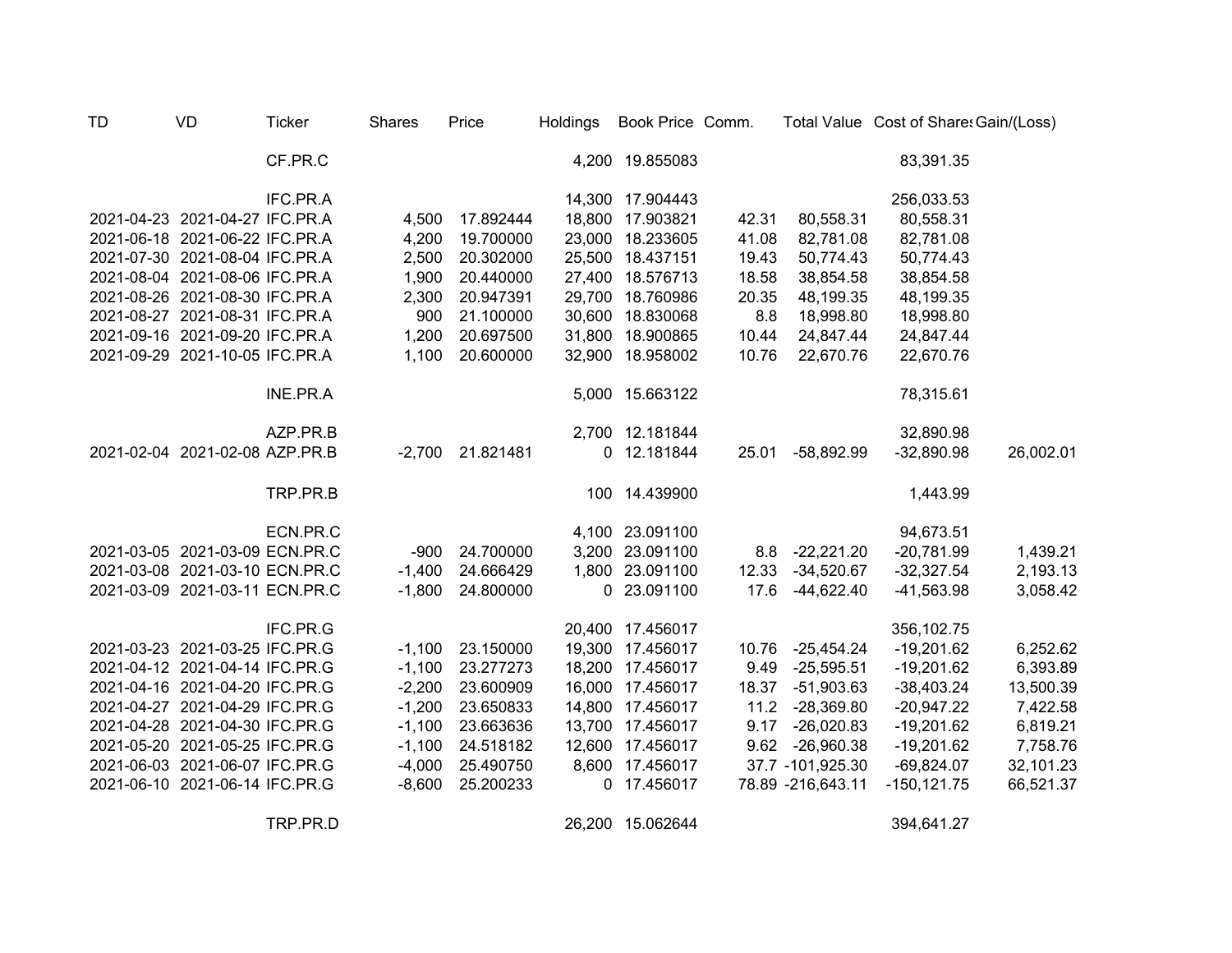| 2021-11-04 2021-11-08 TRP.PR.D |          | $-4,800$  | 22.439583          |        | 21,400 15.062644 |       | 43.17 -107,666.83 | $-72,300.69$  | 35,366.14 |
|--------------------------------|----------|-----------|--------------------|--------|------------------|-------|-------------------|---------------|-----------|
| 2021-11-12 2021-11-16 TRP.PR.D |          | $-1,200$  | 22.440000          |        | 20,200 15.062644 | 11.01 | $-26,916.99$      | $-18,075.17$  | 8,841.82  |
| 2021-11-19 2021-11-23 TRP.PR.D |          | $-2,400$  | 22.351458          |        | 17,800 15.062644 |       | 21.9 -53,621.60   | $-36,150.35$  | 17,471.25 |
| 2021-11-25 2021-11-29 TRP.PR.D |          |           | 22.030000          |        | 16,600 15.062644 |       | 9.64 - 26,426.36  |               |           |
|                                |          | $-1,200$  |                    |        |                  |       |                   | $-18,075.17$  | 8,351.19  |
|                                | IAF.PR.G |           |                    |        | 24,400 19.036325 |       |                   | 464,486.33    |           |
| 2021-02-18 2021-02-22 IAF.PR.G |          | $-3,300$  | 24.511212          |        | 21,100 19.036325 |       | 30.57 -80,856.43  | $-62,819.87$  | 18,036.56 |
| 2021-02-19 2021-02-23 IAF.PR.G |          | $-9,900$  | 24.589293          |        | 11,200 19.036325 |       | 93.76 -243,340.24 | -188,459.62   | 54,880.62 |
| 2021-02-22 2021-02-24 IAF.PR.G |          | $-3,200$  | 24.600000          |        | 8,000 19.036325  |       | 30.84 -78,689.16  | $-60,916.24$  | 17,772.92 |
| 2021-02-24 2021-02-26 IAF.PR.G |          | $-8,000$  | 24.460000          |        | 0 19.036325      |       | 78.24 -195,601.76 | $-152,290.60$ | 43,311.16 |
|                                | IFC.PR.C |           |                    |        | 4,700 13.153452  |       |                   | 61,821.22     |           |
| 2021-03-18 2021-03-22 IFC.PR.C |          | $-1,600$  | 22.852500          |        | 3,100 13.153452  |       | 14.66 -36,549.34  | $-21,045.52$  | 15,503.82 |
| 2021-03-23 2021-03-25 IFC.PR.C |          | $-1,600$  | 22.653125          |        | 1,500 13.153452  | 11.54 | $-36,233.46$      | $-21,045.52$  | 15,187.94 |
| 2021-03-25 2021-03-29 IFC.PR.C |          | $-1,500$  | 22.810000          |        | 0 13.153452      | 14.6  | $-34,200.40$      | $-19,730.18$  | 14,470.22 |
|                                | TRP.PR.E |           |                    |        | 4,600 13.504659  |       |                   | 62,121.43     |           |
| 2021-08-10 2021-08-12 TRP.PR.E |          | 1,300     | 20.200000          |        | 5,900 14.981568  | 9.82  | 26,269.82         | 26,269.82     |           |
| 2021-09-08 2021-09-10 TRP.PR.E |          | 1,100     | 20.600000          |        | 7,000 15.865747  | 8.98  | 22,668.98         | 22,668.98     |           |
| 2021-09-24 2021-09-28 TRP.PR.E |          | 2,400     | 20.800000          |        | 9,400 17.127390  | 17.23 | 49,937.23         | 49,937.23     |           |
| 2021-11-25 2021-11-29 TRP.PR.E |          | $-2,400$  | 21.925417          |        | 7,000 17.127390  | 22.17 | $-52,598.83$      | $-41,105.73$  | 11,493.10 |
|                                | BCE.PR.Y |           |                    |        | 4,700 15.222982  |       |                   | 71,548.02     |           |
| 2021-07-02 2021-07-06 BCE.PR.Y |          | $-2,500$  | 18.150000          |        | 2,200 15.222982  | 20.13 | $-45,354.87$      | $-38,057.46$  | 7,297.42  |
| 2021-07-21 2021-07-23 BCE.PR.Y |          | $-2,200$  | 18.070455          |        | 0 15.222982      | 19.63 | $-39,735.37$      | $-33,490.56$  | 6,244.81  |
|                                | HSE.PR.G |           |                    | 41,900 | 8.956039         |       |                   | 375,258.03    |           |
| 2021-01-06 2021-01-06 HSE.PR.G |          | $-41,900$ | 8.956039           | 0      | 8.956039         |       | $0 -375,258.03$   | $-375,258.03$ | 0.00      |
|                                | IAF.PR.I |           |                    |        | 6,200 20.316264  |       |                   | 125,960.84    |           |
| 2021-02-25 2021-03-01 IAF.PR.I |          |           | $-6,200$ 24.410161 |        | 0 20.316264      |       | 57.96 -151,285.04 | $-125,960.84$ | 25,324.20 |
|                                |          |           |                    |        |                  |       |                   |               |           |
|                                | BCE.PR.B |           |                    |        | 1,600 15.276913  |       |                   | 24,443.06     |           |
| 2021-08-19 2021-08-23 BCE.PR.B |          | $-1,600$  | 18.021250          |        | 0 15.276913      |       | 15.32 -28,818.68  | $-24,443.06$  | 4,375.62  |
| 2021-08-19 2021-08-23 BCE.PR.B |          | 1,900     | 18.033158          |        | 1,900 18.042174  | 17.13 | 34,280.13         | 34,280.13     |           |
| 2021-08-23 2021-08-25 BCE.PR.B |          | $-1,900$  | 17.960526          |        | 0 18.042174      | 14.02 | $-34,110.98$      | $-34,280.13$  | $-169.15$ |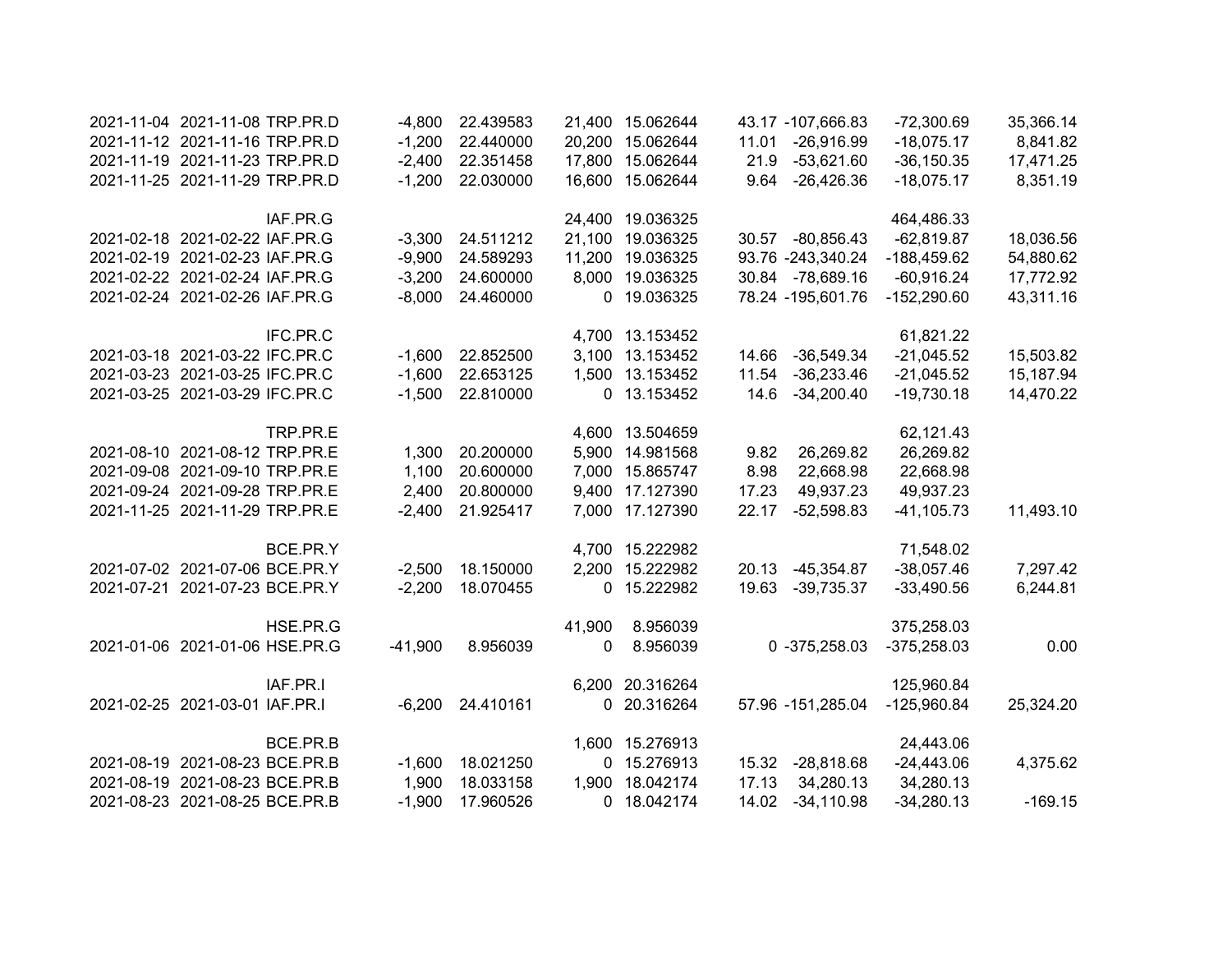|           | 162,291.41    |                   |       | 8,100 20.035977  |                  |           | TD.PF.K  |                                |  |
|-----------|---------------|-------------------|-------|------------------|------------------|-----------|----------|--------------------------------|--|
|           | 110,142.47    | 41.47 110,142.47  |       | 12,800 21.283897 | 4,700 23.425745  |           |          | 2021-02-09 2021-02-11 TD.PF.K  |  |
| 2,709.31  | $-23,412.29$  | 8.4 -26,121.60    |       | 11,700 21.283897 | 23.754545        | $-1,100$  |          | 2021-02-18 2021-02-22 TD.PF.K  |  |
| 29,440.52 | $-249,021.60$ | 85.88 -278,462.12 |       | 0 21.283897      | 23.807521        | $-11,700$ |          | 2021-02-19 2021-02-23 TD.PF.K  |  |
|           | 82,726.79     |                   |       | 4,700 17.601445  |                  |           | TD.PF.B  |                                |  |
| 25,327.24 | $-82,726.79$  | 45.97 -108,054.03 |       | 0 17.601445      | -4,700 23.000000 |           |          | 2021-03-18 2021-03-22 TD.PF.B  |  |
|           | 441,861.98    |                   |       | 21,200 20.842546 |                  |           | TD.PF.J  |                                |  |
| 25,337.16 | $-229,268.01$ | 98.83 -254,605.17 |       | 10,200 20.842546 | 23.154909        | $-11,000$ |          | 2021-01-21 2021-01-25 TD.PF.J  |  |
| 2,723.11  | $-25,011.06$  | 10.83 -27,734.17  |       | 9,000 20.842546  | 23.120833        | $-1,200$  |          | 2021-01-25 2021-01-27 TD.PF.J  |  |
| 11,469.19 | $-108,381.24$ | 44.57 -119,850.43 |       | 3,800 20.842546  | 23.056731        | $-5,200$  |          | 2021-01-26 2021-01-28 TD.PF.J  |  |
| 5,625.63  | $-52,106.37$  | -57,731.99        | 19.01 | 1,300 20.842546  | 23.100400        | $-2,500$  |          | 2021-02-01 2021-02-03 TD.PF.J  |  |
| 3,075.91  | $-27,095.31$  | 10.78 -30,171.22  |       | 0 20.842546      | 23.216923        | $-1,300$  |          | 2021-02-02 2021-02-04 TD.PF.J  |  |
|           | 58,412.39     |                   |       | 2,600 22.466304  |                  |           | BIP.PR.F |                                |  |
| 4,743.66  | $-58,412.39$  | $-63,156.05$      | 24.95 | 0 22.466304      | 24.300385        | $-2,600$  |          | 2021-01-11 2021-01-13 BIP.PR.F |  |
|           | 76,027.43     |                   |       | 5,400 14.079154  |                  |           | CM.PR.O  |                                |  |
| 9,639.79  | $-15,487.07$  | 9.14 -25,126.86   |       | 4,300 14.079154  | 22.850909        | $-1,100$  |          | 2021-04-28 2021-04-30 CM.PR.O  |  |
| 43,288.09 | $-60,540.36$  | 38.55 -103,828.45 |       | 0 14.079154      | 24.155116        | $-4,300$  |          | 2021-06-04 2021-06-08 CM.PR.O  |  |
|           | 155,062.74    |                   |       | 7,100 21.839823  |                  |           | CU.PR.G  |                                |  |
|           | 50,187.49     | 50,187.49         | 20.49 | 9,200 22.309808  | 23.889048        | 2,100     |          | 2021-01-26 2021-01-28 CU.PR.G  |  |
|           | 109,951.38    | 109,951.38        | 43.38 | 13,800 22.840697 | 23.893043        | 4,600     |          | 2021-02-02 2021-02-04 CU.PR.G  |  |
|           | 59,772.02     | 59,772.02         | 22.02 | 16,300 23.004517 | 23.900000        | 2,500     |          | 2021-02-04 2021-02-08 CU.PR.G  |  |
|           | 52,661.80     | 52,661.80         | 15.8  | 18,500 23.115429 | 23.930000        | 2,200     |          | 2021-02-05 2021-02-09 CU.PR.G  |  |
|           | 26,463.86     | 26,463.86         | 9.86  | 19,600 23.168331 | 24.049091        | 1,100     |          | 2021-02-09 2021-02-11 CU.PR.G  |  |
|           | 4,867.96      | 4,867.96          | 1.96  | 19,800 23.180164 | 24.330000        | 200       |          | 2021-02-23 2021-02-25 CU.PR.G  |  |
| 1,166.07  | $-25,498.18$  | $-26,664.25$      | 10.75 | 18,700 23.180164 | 24.250000        | $-1,100$  |          | 2021-02-25 2021-03-01 CU.PR.G  |  |
|           | 40,441.80     | 40,441.80         | 15.8  | 20,400 23.230925 | 23.780000        | 1,700     |          | 2021-02-26 2021-03-02 CU.PR.G  |  |
|           | 42,894.14     | 42,894.14         | 15.14 | 22,200 23.279505 | 23.821667        | 1,800     |          | 2021-03-02 2021-03-05 CU.PR.G  |  |
|           | 79,541.36     | 79,541.36         | 28.36 | 25,600 23.294780 | 23.386176        | 3,400     |          | 2021-03-05 2021-03-09 CU.PR.G  |  |
|           | 46,614.36     | 46,614.36         | 14.36 | 27,600 23.295679 | 23.300000        | 2,000     |          | 2021-03-08 2021-03-10 CU.PR.G  |  |
|           | 35,672.89     | 35,672.89         | 13.89 | 29,100 23.320743 | 23.772667        | 1,500     |          | 2021-03-23 2021-03-25 CU.PR.G  |  |
| 1,837.59  | $-76,958.45$  | -78,796.04        | 28.96 | 25,800 23.320743 | 23.886364        | $-3,300$  |          | 2021-04-13 2021-04-15 CU.PR.G  |  |
| 289.74    | $-11,660.37$  | $-11,950.11$      | 4.89  | 25,300 23.320743 | 23.910000        | $-500$    |          | 2021-04-21 2021-04-23 CU.PR.G  |  |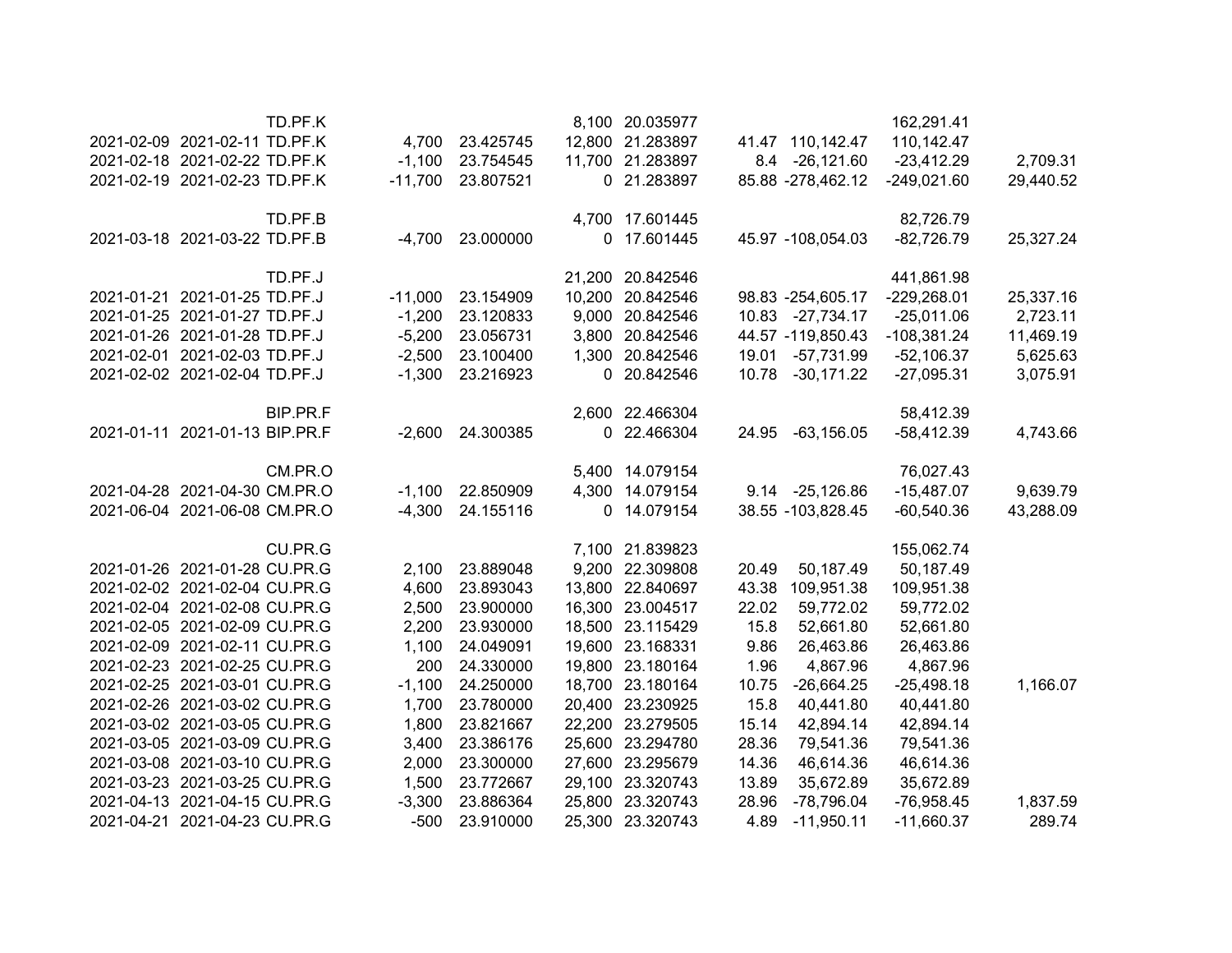| 2021-04-22 2021-04-26 CU.PR.G  |          | $-1,100$ | 23.861818        | 24,200 23.320743 |       | 10.76 -26,237.24  | $-25,652.82$  | 584.42    |
|--------------------------------|----------|----------|------------------|------------------|-------|-------------------|---------------|-----------|
| 2021-04-26 2021-04-28 CU.PR.G  |          | 2,400    | 23.979167        | 26,600 23.380967 | 21.75 | 57,571.75         | 57,571.75     |           |
| 2021-06-10 2021-06-14 CU.PR.G  |          | $-2,200$ | 24.630000        | 24,400 23.380967 | 20.82 | $-54,165.18$      | $-51,438.13$  | 2,727.05  |
| 2021-06-15 2021-06-17 CU.PR.G  |          | $-1,000$ | 24.800000        | 23,400 23.380967 | 9.78  | $-24,790.22$      | $-23,380.97$  | 1,409.25  |
| 2021-06-18 2021-06-22 CU.PR.G  |          | $-3,300$ | 24.903939        | 20,100 23.380967 | 28.64 | $-82,154.36$      | $-77,157.19$  | 4,997.17  |
| 2021-06-21 2021-06-23 CU.PR.G  |          | $-2,200$ | 24.952727        | 17,900 23.380967 | 21.37 | -54,874.63        | $-51,438.13$  | 3,436.50  |
| 2021-06-22 2021-06-24 CU.PR.G  |          | $-2,200$ | 24.850000        | 15,700 23.380967 | 12.72 | $-54,657.28$      | $-51,438.13$  | 3,219.15  |
| 2021-06-23 2021-06-25 CU.PR.G  |          | $-2,200$ | 24.875000        | 13,500 23.380967 | 20.55 | $-54,704.45$      | $-51,438.13$  | 3,266.32  |
| 2021-06-28 2021-06-30 CU.PR.G  |          | $-2,200$ | 24.850455        | 11,300 23.380967 | 20.25 | $-54,650.75$      | $-51,438.13$  | 3,212.62  |
| 2021-07-07 2021-07-09 CU.PR.G  |          | $-2,200$ | 24.703636        | 9,100 23.380967  | 17.55 | $-54,330.45$      | $-51,438.13$  | 2,892.32  |
| 2021-07-13 2021-07-15 CU.PR.G  |          | $-1,100$ | 24.760000        | 8,000 23.380967  | 9.37  | $-27,226.63$      | $-25,719.06$  | 1,507.57  |
| 2021-07-14 2021-07-16 CU.PR.G  |          | $-3,400$ | 24.777941        | 4,600 23.380967  | 28.44 | $-84,216.56$      | $-79,495.29$  | 4,721.27  |
| 2021-07-22 2021-07-26 CU.PR.G  |          | $-4,600$ | 24.990000        | 0 23.380967      |       | 44.99 -114,909.01 | $-107,552.45$ | 7,356.56  |
|                                | BIP.PR.E |          |                  | 4,200 22.609019  |       |                   | 94,957.88     |           |
| 2021-01-18 2021-01-20 BIP.PR.E |          | $-1,400$ | 24.500714        | 2,800 22.609019  | 12.34 | $-34,288.66$      | $-31,652.63$  | 2,636.03  |
| 2021-01-19 2021-01-21 BIP.PR.E |          | $-1,400$ | 24.319286        | 1,400 22.609019  | 12.75 | $-34,034.25$      | $-31,652.63$  | 2,381.62  |
| 2021-01-22 2021-01-26 BIP.PR.E |          | $-1,400$ | 24.322143        | 0 22.609019      | 11.28 | $-34,039.72$      | $-31,652.63$  | 2,387.09  |
|                                | BMO.PR.S |          |                  | 4,900 14.857239  |       |                   | 72,800.47     |           |
| 2021-03-08 2021-03-10 BMO.PR.S |          | $-1,300$ | 22.924615        | 3,600 14.857239  | 12.71 | $-29,789.29$      | $-19,314.41$  | 10,474.88 |
| 2021-03-15 2021-03-17 BMO.PR.S |          | $-200$   | 23.410000        | 3,400 14.857239  | 1.93  | $-4,680.07$       | $-2,971.45$   | 1,708.62  |
| 2021-03-16 2021-03-18 BMO.PR.S |          | $-3,400$ | 23.476471        | 0 14.857239      | 30.53 | -79,789.47        | $-50,514.61$  | 29,274.86 |
|                                | BAM.PF.F |          |                  | 12,700 17.792219 |       |                   | 225,961.18    |           |
| 2021-03-16 2021-03-18 BAM.PF.F |          | $-1,400$ | 22.151071        | 11,300 17.792219 |       | 13.69 -30,997.81  | $-24,909.11$  | 6,088.70  |
| 2021-03-23 2021-03-25 BAM.PF.F |          | $-5,100$ | 22.135980        | 6,200 17.792219  |       | 48.81 -112,844.69 | $-90,740.32$  | 22,104.37 |
| 2021-03-25 2021-03-29 BAM.PF.F |          | $-1,200$ | 21.980000        | 5,000 17.792219  | 8.88  | $-26,367.12$      | $-21,350.66$  | 5,016.46  |
| 2021-04-23 2021-04-27 BAM.PF.F |          | 1,800    | 21.520000        | 6,800 18.781174  | 14.89 | 38,750.89         | 38,750.89     |           |
| 2021-06-21 2021-06-23 BAM.PF.F |          | $-1,200$ | 23.600000        | 5,600 18.781174  | 11.74 | $-28,308.26$      | $-22,537.41$  | 5,770.85  |
| 2021-06-28 2021-06-30 BAM.PF.F |          | $-1,200$ | 23.750000        | 4,400 18.781174  | 8.62  | $-28,491.38$      | $-22,537.41$  | 5,953.97  |
| 2021-07-29 2021-08-03 BAM.PF.F |          | $-1,100$ | 23.710909        | 3,300 18.781174  | 9.66  | $-26,072.34$      | $-20,659.29$  | 5,413.05  |
| 2021-08-03 2021-08-05 BAM.PF.F |          | $-3,300$ | 23.854242        | 0 18.781174      | 24.89 | $-78,694.11$      | $-61,977.88$  | 16,716.23 |
|                                | MFC.PR.G |          |                  | 3,800 14.430009  |       |                   | 54,834.03     |           |
| 2021-02-10 2021-02-12 MFC.PR.G |          |          | -3,800 24.300000 | 0 14.430009      |       | 37.16 -92,302.84  | $-54,834.03$  | 37,468.81 |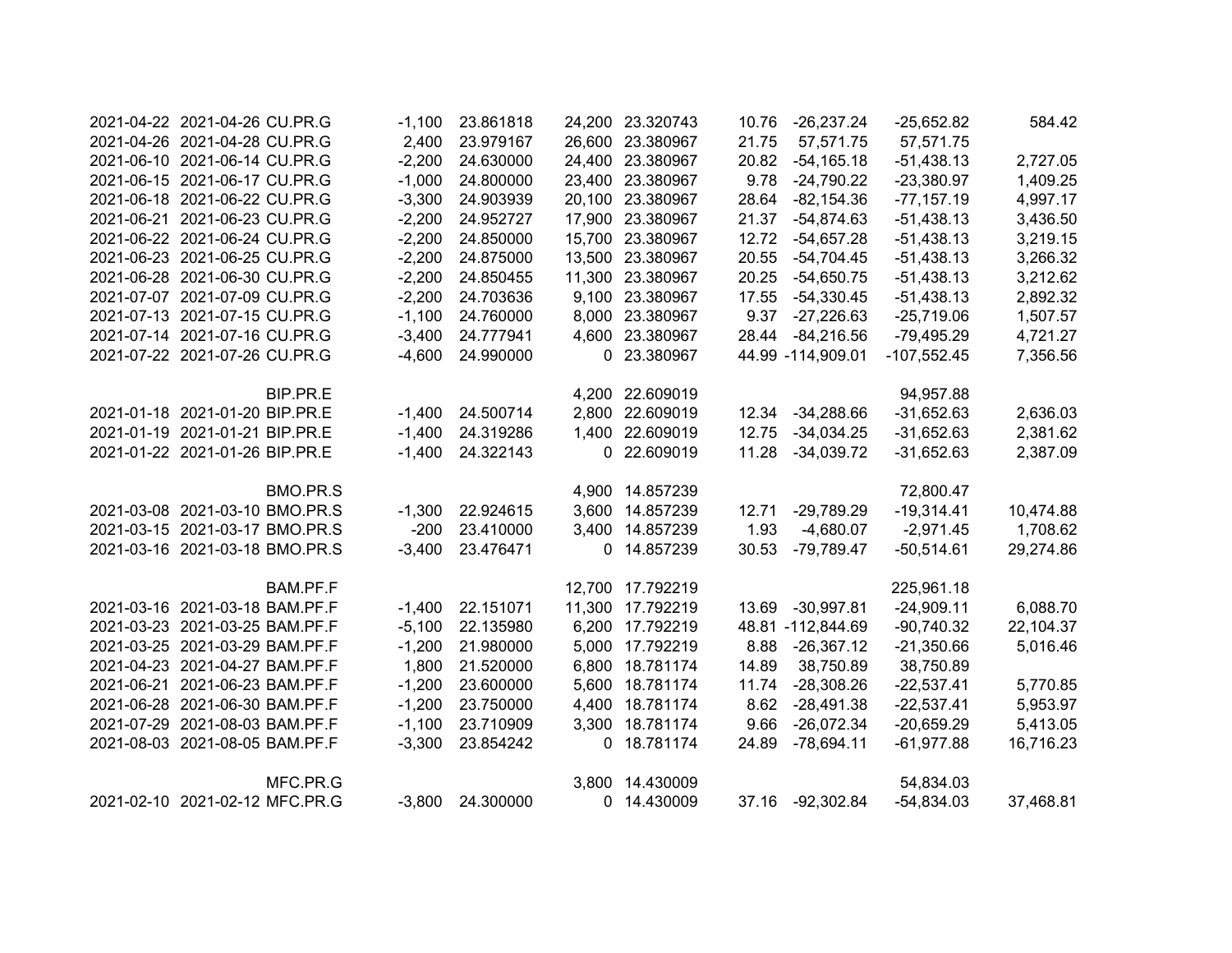| BPO.PR.N                       |          |           |        | 2,500 15.828128  |       |                   | 39,570.32     |           |
|--------------------------------|----------|-----------|--------|------------------|-------|-------------------|---------------|-----------|
| 2021-08-18 2021-08-20 BPO.PR.N | 2,700    | 18.340370 |        | 5,200 17.137011  | 23.14 | 49,542.14         | 49,542.14     |           |
|                                |          |           |        |                  |       |                   |               |           |
| BAM.PF.G                       |          |           |        | 11,600 18.492235 |       |                   | 214,509.93    |           |
| 2021-01-22 2021-01-26 BAM.PF.G | 1,900    | 17.486842 | 13,500 | 18.352067        | 17.98 | 33,242.98         | 33,242.98     |           |
| 2021-08-06 2021-08-10 BAM.PF.G | $-1,300$ | 22.909231 |        | 12,200 18.352067 | 11.51 | $-29,770.49$      | $-23,857.69$  | 5,912.80  |
| 2021-08-10 2021-08-12 BAM.PF.G | $-1,100$ | 22.920909 |        | 11,100 18.352067 | 9.85  | $-25,203.15$      | $-20,187.27$  | 5,015.88  |
| 2021-08-11 2021-08-13 BAM.PF.G | $-100$   | 22.890000 |        | 11,000 18.352067 | 1.18  | $-2,287.82$       | $-1,835.21$   | 452.61    |
| 2021-08-25 2021-08-27 BAM.PF.G | $-1,100$ | 23.472727 |        | 9,900 18.352067  | 8.55  | $-25,811.45$      | $-20,187.27$  | 5,624.18  |
| 2021-09-17 2021-09-21 BAM.PF.G | $-2,200$ | 22.945000 |        | 7,700 18.352067  | 18.22 | $-50,460.78$      | $-40,374.55$  | 10,086.23 |
| 2021-09-21 2021-09-23 BAM.PF.G | $-300$   | 22.780000 |        | 7,400 18.352067  | 2.93  | $-6,831.07$       | $-5,505.62$   | 1,325.45  |
| 2021-09-23 2021-09-27 BAM.PF.G | $-6,200$ | 22.758548 |        | 1,200 18.352067  |       | 57.74 -141,045.26 | $-113,782.82$ | 27,262.44 |
| 2021-09-24 2021-09-28 BAM.PF.G | $-1,200$ | 22.710833 |        | 0 18.352067      | 10.59 | $-27,242.41$      | $-22,022.48$  | 5,219.93  |
| HSE.PR.C                       |          |           |        | 3,100 11.076300  |       |                   | 34,336.53     |           |
| 2021-01-06 2021-01-06 HSE.PR.C | $-3,100$ | 11.076300 |        | 0 11.076300      | 0     | $-34,336.53$      | $-34,336.53$  | 0.00      |
|                                |          |           |        |                  |       |                   |               |           |
| BPO.PR.R                       |          |           |        | 2,600 11.844000  |       |                   | 30,794.40     |           |
| 2021-08-18 2021-08-20 BPO.PR.R | $-2,400$ | 19.778750 | 200    | 11.844000        | 21.56 | $-47,447.44$      | $-28,425.60$  | 19,021.84 |
| 2021-08-25 2021-08-27 BPO.PR.R | $-200$   | 20.010000 | 0      | 11.844000        | 1.16  | $-4,000.84$       | $-2,368.80$   | 1,632.04  |
| CM.PR.Q                        |          |           |        | 27,800 15.670139 |       |                   | 435,629.86    |           |
| 2021-03-02 2021-03-05 CM.PR.Q  | $-1,200$ | 23.755833 | 26,600 | 15.670139        | 9.87  | $-28,497.13$      | $-18,804.17$  | 9,692.96  |
| 2021-03-05 2021-03-09 CM.PR.Q  | $-2,200$ | 23.686818 |        | 24,400 15.670139 | 19.9  | $-52,091.10$      | $-34,474.31$  | 17,616.79 |
| 2021-03-18 2021-03-22 CM.PR.Q  | $-1,100$ | 23.907273 |        | 23,300 15.670139 | 10.01 | $-26,287.99$      | $-17,237.15$  | 9,050.84  |
| 2021-03-22 2021-03-24 CM.PR.Q  | $-2,200$ | 24.003636 |        | 21,100 15.670139 | 19.6  | -52,788.40        | $-34,474.31$  | 18,314.09 |
| 2021-03-24 2021-03-26 CM.PR.Q  | $-2,100$ | 23.953333 |        | 19,000 15.670139 | 17.57 | $-50,284.43$      | $-32,907.29$  | 17,377.14 |
| 2021-05-05 2021-05-07 CM.PR.Q  | $-1,100$ | 24.210909 |        | 17,900 15.670139 | 9.86  | $-26,622.14$      | $-17,237.15$  | 9,384.99  |
| 2021-05-27 2021-05-31 CM.PR.Q  | $-1,100$ | 24.445455 |        | 16,800 15.670139 | 10.36 | $-26,879.64$      | $-17,237.15$  | 9,642.49  |
| 2021-06-03 2021-06-07 CM.PR.Q  | $-4,800$ | 24.631875 |        | 12,000 15.670139 |       | 42.18 -118,190.82 | $-75,216.67$  | 42,974.15 |
| 2021-06-04 2021-06-08 CM.PR.Q  | $-1,300$ | 24.643077 |        | 10,700 15.670139 | 11.18 | $-32,024.82$      | $-20,371.18$  | 11,653.64 |
| 2021-06-07 2021-06-09 CM.PR.Q  | $-4,600$ | 24.500217 |        | 6,100 15.670139  |       | 35.63 -112,665.37 | $-72,082.64$  | 40,582.73 |
| 2021-06-08 2021-06-10 CM.PR.Q  | $-2,100$ | 24.500000 |        | 4,000 15.670139  | 20.54 | $-51,429.46$      | $-32,907.29$  | 18,522.17 |
| 2021-06-15 2021-06-17 CM.PR.Q  | $-4,000$ | 24.204250 |        | 0 15.670139      | 38.3  | $-96,778.70$      | $-62,680.56$  | 34,098.14 |
| 2021-06-23 2021-06-25 CM.PR.Q  | 1,100    | 24.000000 |        | 1,100 24.009782  | 10.76 | 26,410.76         | 26,410.76     |           |
| 2021-06-24 2021-06-28 CM.PR.Q  | $-1,100$ | 23.960000 |        | 0 24.009782      | 8.29  | $-26,347.71$      | $-26,410.76$  | $-63.05$  |
| 2021-07-07 2021-07-09 CM.PR.Q  | 1,200    | 23.858333 |        | 1,200 23.865833  | 9     | 28,639.00         | 28,639.00     |           |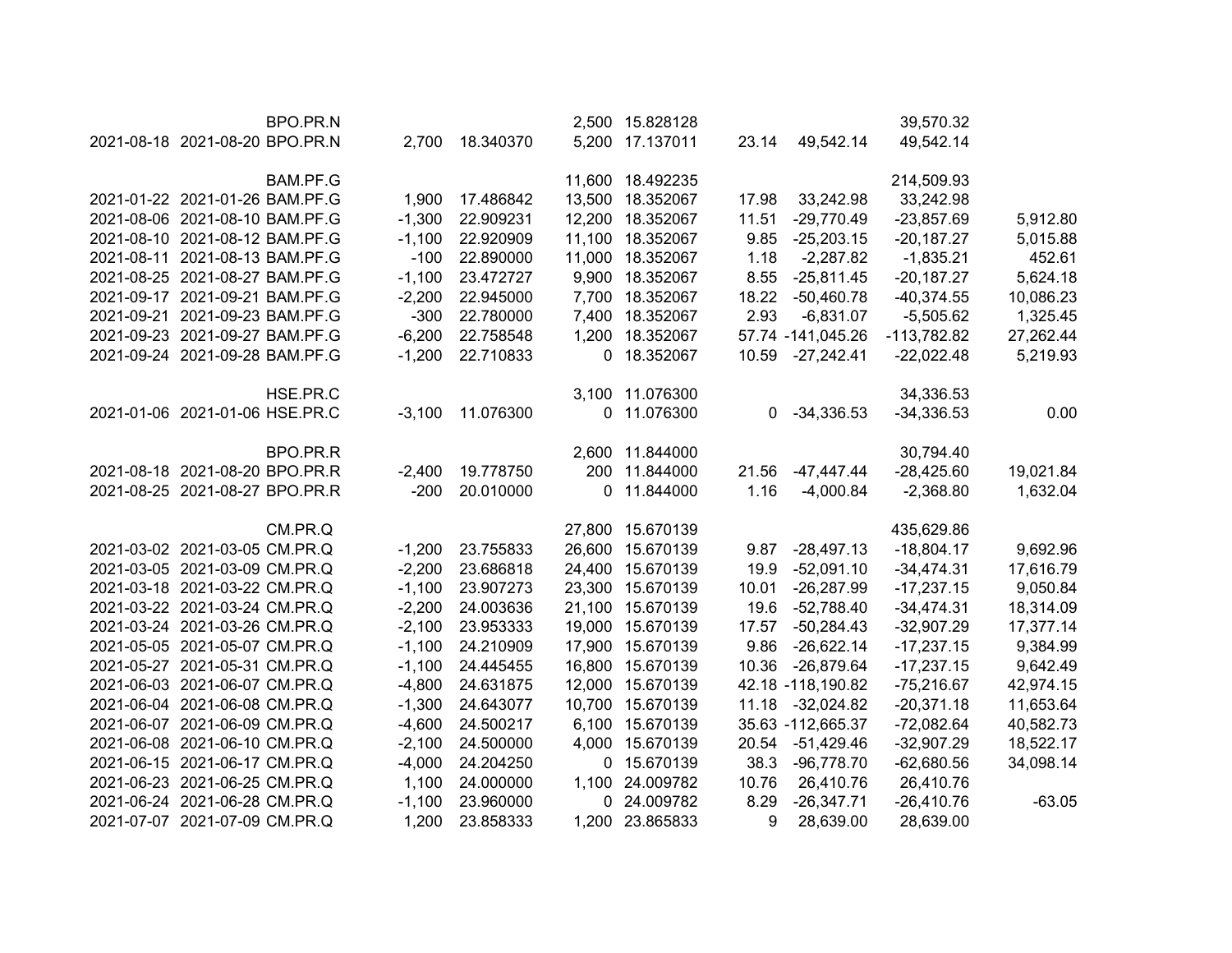| 2021-07-13 2021-07-15 CM.PR.Q  |          | 1,100    | 23.826364 |             | 2,300 23.851357  | 10.12 | 26,219.12        | 26,219.12    |           |
|--------------------------------|----------|----------|-----------|-------------|------------------|-------|------------------|--------------|-----------|
| 2021-07-22 2021-07-26 CM.PR.Q  |          | $-2,300$ | 23.955217 |             | 0 23.851357      | 21.89 | $-55,075.11$     | $-54,858.12$ | 216.99    |
| 2021-07-23 2021-07-27 CM.PR.Q  |          | 1,600    | 23.999375 |             | 1,600 24.008375  | 14.4  | 38,413.40        | 38,413.40    |           |
| 2021-08-04 2021-08-06 CM.PR.Q  |          | $-1,600$ | 24.150625 |             | 0 24.008375      | 14.44 | $-38,626.56$     | $-38,413.40$ | 213.16    |
|                                | TD.PF.D  |          |           |             | 3,600 14.817677  |       |                  | 53,343.64    |           |
| 2021-03-01 2021-03-03 TD.PF.D  |          | $-1,200$ | 23.820000 |             | 2,400 14.817677  | 8.62  | $-28,575.38$     | $-17,781.21$ | 10,794.17 |
| 2021-03-02 2021-03-04 TD.PF.D  |          | $-2,400$ | 23.867083 |             | 0 14.817677      | 18.19 | $-57,262.81$     | $-35,562.42$ | 21,700.38 |
|                                | FFH.PR.G |          |           |             | 5,300 10.287889  |       |                  | 54,525.81    |           |
|                                | TRP.PR.A |          |           |             | 23,700 11.844295 |       |                  | 280,709.79   |           |
| 2021-08-10 2021-08-12 TRP.PR.A |          | $-1,400$ | 18.260000 |             | 22,300 11.844295 | 13.67 | $-25,550.33$     | $-16,582.01$ | 8,968.32  |
| 2021-08-19 2021-08-23 TRP.PR.A |          | $-1,400$ | 18.403571 |             | 20,900 11.844295 | 13.69 | $-25,751.31$     | $-16,582.01$ | 9,169.30  |
| 2021-08-20 2021-08-24 TRP.PR.A |          | $-500$   | 18.450000 |             | 20,400 11.844295 | 4.53  | $-9,220.47$      | $-5,922.15$  | 3,298.32  |
| 2021-09-07 2021-09-09 TRP.PR.A |          | $-1,400$ | 18.405714 |             | 19,000 11.844295 | 12.31 | $-25,755.69$     | $-16,582.01$ | 9,173.68  |
| 2021-09-08 2021-09-10 TRP.PR.A |          | $-1,400$ | 18.225714 |             | 17,600 11.844295 | 11.22 | $-25,504.78$     | $-16,582.01$ | 8,922.77  |
| 2021-09-24 2021-09-28 TRP.PR.A |          | $-4,100$ | 18.500000 |             | 13,500 11.844295 | 36.97 | $-75,813.03$     | $-48,561.61$ | 27,251.42 |
| 2021-11-04 2021-11-08 TRP.PR.A |          | 5,500    | 19.997636 |             | 19,000 14.207251 |       | 52.78 110,039.78 | 110,039.78   |           |
| 2021-11-12 2021-11-16 TRP.PR.A |          | 1,300    | 20.030000 |             | 20,300 14.580681 | 11.06 | 26,050.06        | 26,050.06    |           |
| 2021-11-19 2021-11-23 TRP.PR.A |          | 2,600    | 20.002692 |             | 22,900 15.197231 | 21.78 | 52,028.78        | 52,028.78    |           |
| 2021-11-25 2021-11-29 TRP.PR.A |          | 3,900    | 19.933077 |             | 26,800 15.887504 | 29.51 | 77,768.51        | 77,768.51    |           |
| 2021-11-29 2021-12-01 TRP.PR.A |          | $-1,300$ | 19.190000 |             | 25,500 15.887504 | 12.36 | $-24,934.64$     | $-20,653.76$ | 4,280.88  |
| 2021-11-30 2021-12-02 TRP.PR.A |          | $-2,700$ | 18.954815 |             | 22,800 15.887504 | 20.72 | $-51,157.28$     | $-42,896.26$ | 8,261.02  |
|                                | BIP.PR.D |          |           |             | 1,100 19.993619  |       |                  | 21,992.98    |           |
| 2021-01-06 2021-01-08 BIP.PR.D |          | $-1,100$ | 24.300909 | $\mathbf 0$ | 19.993619        |       | 9.15 -26,721.85  | $-21,992.98$ | 4,728.87  |
|                                | TA.PR.D  |          |           | 1,400       | 8.097043         |       |                  | 11,335.86    |           |
| 2021-08-17 2021-08-19 TA.PR.D  |          | 500      | 14.430000 | 1,900       | 9.766174         | 4.87  | 7,219.87         | 7,219.87     |           |
| 2021-08-20 2021-08-24 TA.PR.D  |          | $-1,900$ | 14.580000 | 0           | 9.766174         | 15.54 | $-27,686.46$     | $-18,555.73$ | 9,130.73  |
|                                | TA.PR.F  |          |           |             | 1,200 10.697150  |       |                  | 12,836.58    |           |
| 2021-08-23 2021-08-25 TA.PR.F  |          | 1,800    | 18.699444 |             | 3,000 15.503940  | 16.24 | 33,675.24        | 33,675.24    |           |
| 2021-08-24 2021-08-26 TA.PR.F  |          | 1,400    | 18.700000 |             | 4,400 16.523691  | 12.42 | 26,192.42        | 26,192.42    |           |
|                                | TA.PR.H  |          |           |             | 1,400 13.009300  |       |                  | 18,213.02    |           |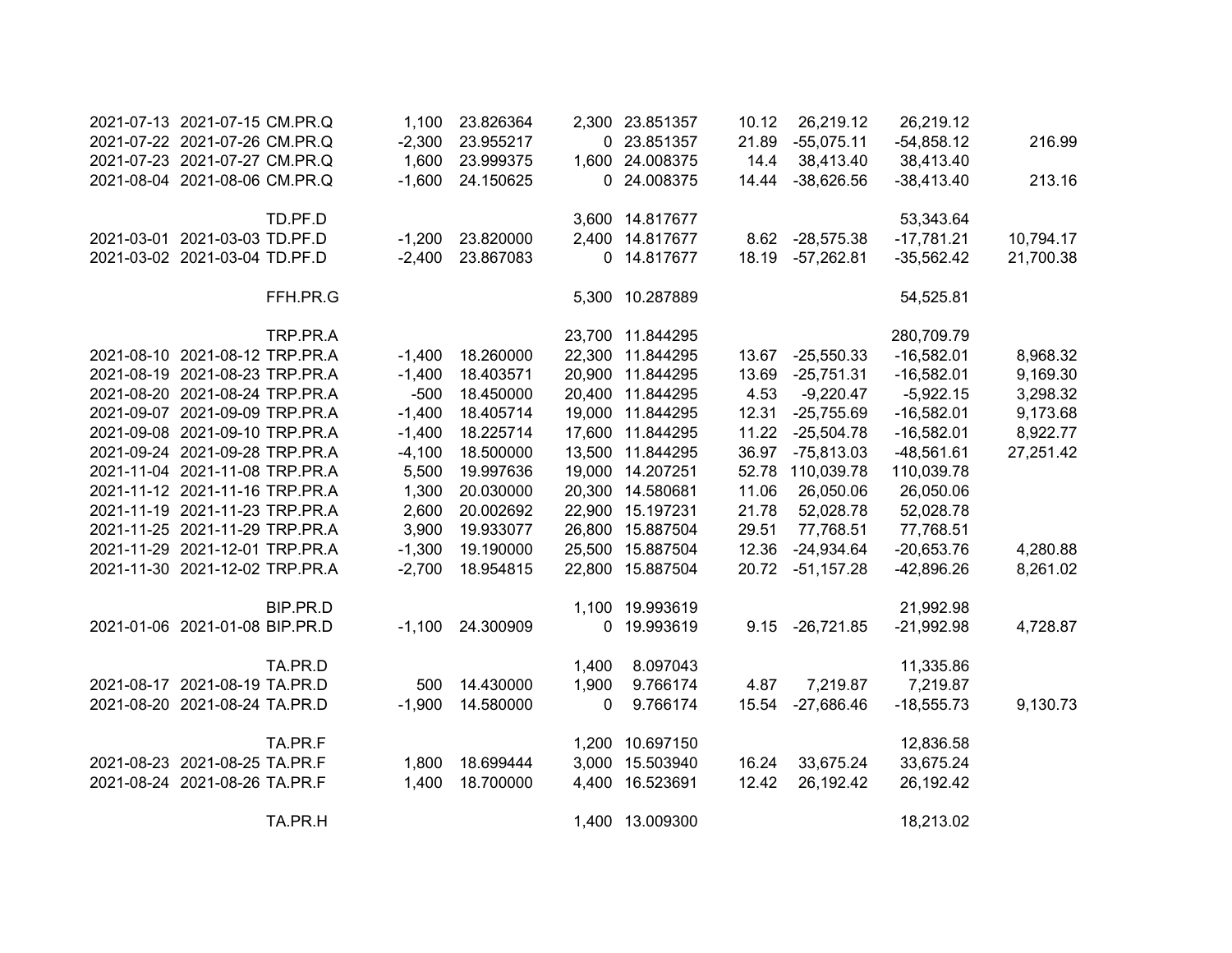| 2021-06-30 2021-07-05 TA.PR.H  |          | $-600$    | 22.000000 | 800 13.009300    |       | 4.44 -13,195.56   | $-7,805.58$  | 5,389.98  |
|--------------------------------|----------|-----------|-----------|------------------|-------|-------------------|--------------|-----------|
| 2021-08-20 2021-08-24 TA.PR.H  |          | $-800$    | 22.380000 | 0 13.009300      |       | 6.4 -17,897.60    | $-10,407.44$ | 7,490.16  |
|                                | PPL.PR.O |           |           | 300 10.880258    |       |                   | 3,264.08     |           |
| 2021-05-04 2021-05-06 PPL.PR.O |          | $-300$    | 20.936667 | 0 10.880258      | 2.83  | $-6,278.17$       | $-3,264.08$  | 3,014.09  |
|                                | SLF.PR.G |           |           | 26,900 13.379517 |       |                   | 359,909.01   |           |
| 2021-05-05 2021-05-07 SLF.PR.G |          | 3,100     | 15.550000 | 30,000 13.604786 | 29.57 | 48,234.57         | 48,234.57    |           |
| 2021-05-06 2021-05-10 SLF.PR.G |          | 2,000     | 15.522000 | 32,000 13.725155 | 17.38 | 31,061.38         | 31,061.38    |           |
| 2021-05-07 2021-05-11 SLF.PR.G |          | 5,200     | 15.537308 | 37,200 13.979695 | 45.68 | 80,839.68         | 80,839.68    |           |
| 2021-05-12 2021-05-14 SLF.PR.G |          | 1,800     | 15.400000 | 39,000 14.045698 | 17.6  | 27,737.60         | 27,737.60    |           |
| 2021-05-17 2021-05-19 SLF.PR.G |          | 2,000     | 15.100000 | 41,000 14.097569 | 18.09 | 30,218.09         | 30,218.09    |           |
| 2021-05-20 2021-05-24 SLF.PR.G |          | 1,800     | 15.242222 | 42,800 14.146053 | 14.73 | 27,450.73         | 27,450.73    |           |
| 2021-06-04 2021-06-08 SLF.PR.G |          | 6,600     | 15.665000 | 49,400 14.350160 | 57.87 | 103,446.87        | 103,446.87   |           |
|                                | ENB.PF.G |           |           | 5,000 12.459284  |       |                   | 62,296.42    |           |
|                                | BMO.PR.Y |           |           | 15,600 18.993524 |       |                   | 296,298.97   |           |
| 2021-03-15 2021-03-17 BMO.PR.Y |          | $-300$    | 23.830000 | 15,300 18.993524 | 2.87  | $-7,146.13$       | $-5,698.06$  | 1,448.07  |
| 2021-03-24 2021-03-26 BMO.PR.Y |          | $-2,900$  | 23.774138 | 12,400 18.993524 | 28.36 | $-68,916.64$      | $-55,081.22$ | 13,835.42 |
| 2021-04-23 2021-04-27 BMO.PR.Y |          | $-4,400$  | 23.954091 | 8,000 18.993524  |       | 40.89 -105,357.11 | $-83,571.51$ | 21,785.60 |
| 2021-04-26 2021-04-28 BMO.PR.Y |          | $-1,200$  | 23.970833 | 6,800 18.993524  |       | 10.84 -28,754.16  | $-22,792.23$ | 5,961.93  |
| 2021-05-05 2021-05-07 BMO.PR.Y |          | $-1,100$  | 24.019091 | 5,700 18.993524  | 10.25 | $-26,410.75$      | $-20,892.88$ | 5,517.87  |
| 2021-05-06 2021-05-10 BMO.PR.Y |          | $-1,200$  | 23.951667 | 4,500 18.993524  | 10.45 | -28,731.55        | $-22,792.23$ | 5,939.32  |
| 2021-05-07 2021-05-11 BMO.PR.Y |          | $-3,400$  | 23.901471 | 1,100 18.993524  | 27.33 | $-81,237.67$      | $-64,577.98$ | 16,659.69 |
| 2021-05-12 2021-05-14 BMO.PR.Y |          | $-1,100$  | 23.900909 | 0 18.993524      | 9.15  | $-26,281.85$      | $-20,892.88$ | 5,388.97  |
|                                | BMO.PR.Q |           |           | 11,100 24.799737 |       |                   | 275,277.08   |           |
| 2021-02-09 2021-02-11 BMO.PR.Q |          | 2,100     | 25.034524 | 13,200 24.838467 | 18.18 | 52,590.68         | 52,590.68    |           |
| 2021-08-23 2021-08-25 BMO.PR.Q |          | $-3,100$  | 24.990000 | 10,100 24.838467 |       | 19.24 -77,449.76  | $-76,999.25$ | 450.51    |
| 2021-08-25 2021-08-25 BMO.PR.Q |          | $-10,100$ | 25.000000 | 0 24.838467      |       | 0 -252,500.00     | -250,868.51  | 1,631.49  |
|                                | PPL.PR.E |           |           | 3,600 14.202352  |       |                   | 51,128.47    |           |
| 2021-05-05 2021-05-07 PPL.PR.E |          | $-3,600$  | 21.607222 | 0 14.202352      |       | 34.27 -77,751.73  | $-51,128.47$ | 26,623.26 |
|                                | FTN.PR.A |           |           | 6,800 10.154681  |       |                   | 69,051.83    |           |
| 2021-10-06 2021-10-08 FTN.PR.A |          | $-6,800$  | 10.651176 | 0 10.154681      |       | 48.24 -72,379.76  | $-69,051.83$ | 3,327.93  |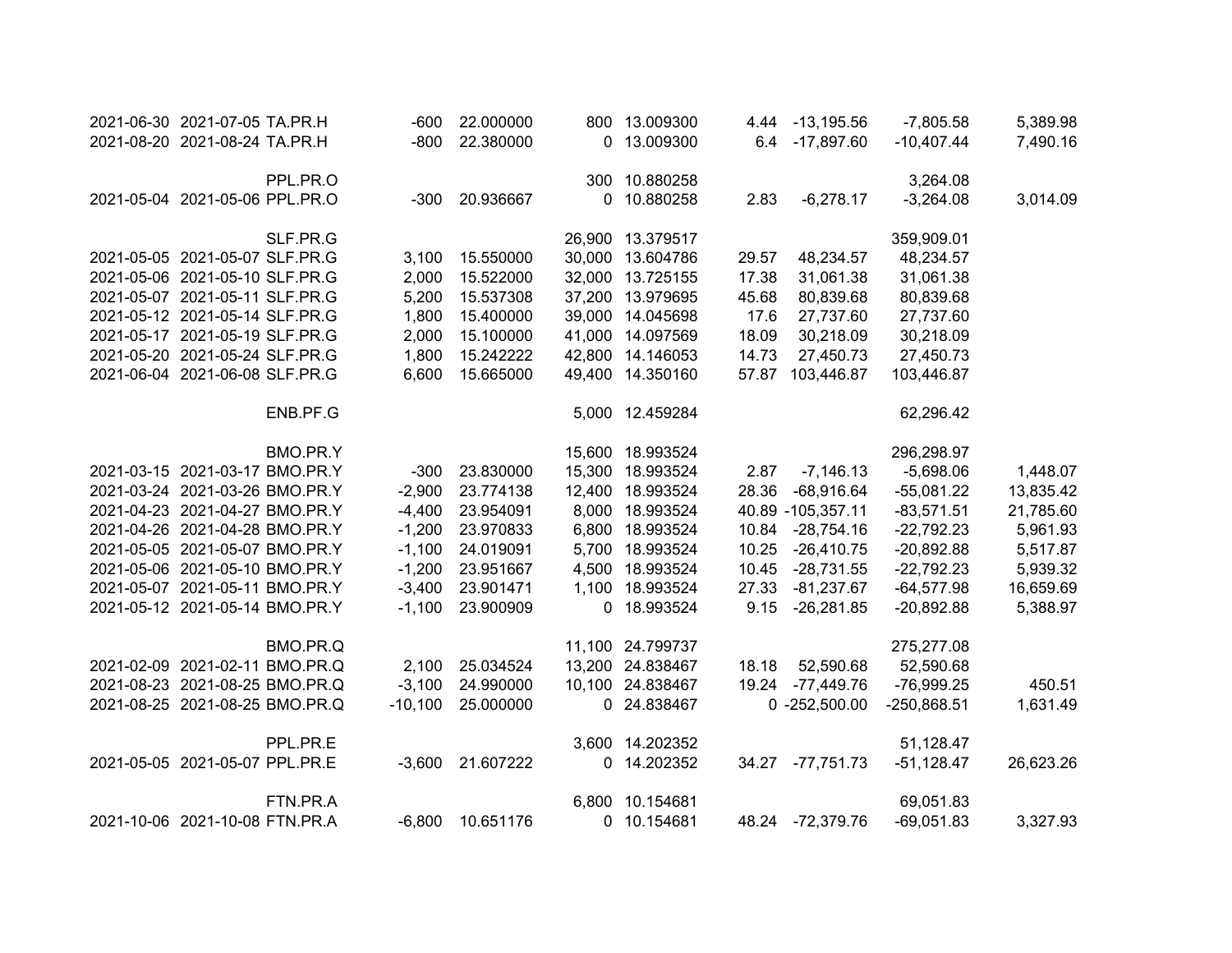| PVS.PR.I                       |          |           |        | 900 25.447178    |       |                  | 22,902.46     |           |
|--------------------------------|----------|-----------|--------|------------------|-------|------------------|---------------|-----------|
| 2021-01-06 2021-01-08 PVS.PR.I | 2,000    | 25.600000 |        | 2,900 25.559317  | 19.56 | 51,219.56        | 51,219.56     |           |
| 2021-01-19 2021-01-21 PVS.PR.I | 1,100    | 25.763636 |        | 4,000 25.618130  | 10.5  | 28,350.50        | 28,350.50     |           |
| 2021-03-03 2021-03-05 PVS.PR.I | 1,800    | 25.630000 |        | 5,800 25.624693  | 16.7  | 46,150.70        | 46,150.70     |           |
| 2021-03-16 2021-03-18 PVS.PR.I | 1,000    | 25.500000 |        | 6,800 25.607794  | 9.78  | 25,509.78        | 25,509.78     |           |
| 2021-03-23 2021-03-25 PVS.PR.I | 3,700    | 25.500000 |        | 10,500 25.573256 | 36.19 | 94,386.19        | 94,386.19     |           |
| 2021-04-12 2021-04-14 PVS.PR.I | $-300$   | 25.900000 |        | 10,200 25.573256 | 2.93  | $-7,767.07$      | $-7,671.98$   | 95.09     |
| 2021-04-19 2021-04-21 PVS.PR.I | $-1,100$ | 26.100000 |        | 9,100 25.573256  | 7.9   | $-28,702.10$     | $-28,130.58$  | 571.52    |
| 2021-05-07 2021-05-11 PVS.PR.I | $-4,100$ | 26.000000 |        | 5,000 25.573256  |       | 40.1 -106,559.90 | $-104,850.35$ | 1,709.55  |
| 2021-05-10 2021-05-12 PVS.PR.I | $-2,000$ | 26.050000 |        | 3,000 25.573256  | 19.56 | $-52,080.44$     | $-51,146.51$  | 933.93    |
| 2021-05-21 2021-05-25 PVS.PR.I | $-1,000$ | 26.250000 |        | 2,000 25.573256  | 8.2   | $-26,241.80$     | $-25,573.26$  | 668.54    |
| 2021-05-31 2021-06-02 PVS.PR.I | $-2,000$ | 25.900000 |        | 0 25.573256      | 17.48 | $-51,782.52$     | $-51,146.51$  | 636.01    |
| 2021-01-06 2021-01-06 CVE.PR.G | 41,900   | 8.956039  | 41,900 | 8.956039         | 0.00  | 375,258.03       | 375,258.03    |           |
| 2021-06-01 2021-06-03 CVE.PR.G | $-2,500$ | 22.006000 | 39,400 | 8.956039         | 21.63 | $-54,993.37$     | $-22,390.10$  | 32,603.27 |
| 2021-07-09 2021-07-13 CVE.PR.G | $-1,200$ | 21.950000 | 38,200 | 8.956039         | 11.71 | $-26,328.29$     | $-10,747.25$  | 15,581.04 |
| 2021-08-24 2021-08-26 CVE.PR.G | $-100$   | 22.170000 | 38,100 | 8.956039         | 1.18  | $-2,215.82$      | $-895.60$     | 1,320.22  |
| 2021-10-13 2021-10-15 CVE.PR.G | $-2,200$ | 23.702273 | 35,900 | 8.956039         | 19.68 | $-52,125.32$     | $-19,703.29$  | 32,422.03 |
| 2021-10-19 2021-10-21 CVE.PR.G | $-900$   | 23.850000 | 35,000 | 8.956039         | 8.79  | $-21,456.21$     | $-8,060.44$   | 13,395.77 |
| 2021-10-20 2021-10-22 CVE.PR.G | $-3,300$ | 23.797121 | 31,700 | 8.956039         | 26.15 | $-78,504.35$     | $-29,554.93$  | 48,949.42 |
| 2021-11-15 2021-11-17 CVE.PR.G | $-1,100$ | 23.654545 | 30,600 | 8.956039         | 8.9   | $-26,011.10$     | $-9,851.64$   | 16,159.46 |
| 2021-12-24 2021-12-30 CVE.PR.G | $-1,200$ | 22.510000 | 29,400 | 8.956039         | 11.67 | $-27,000.33$     | $-10,747.25$  | 16,253.08 |
| 2021-01-06 2021-01-06 CVE.PR.C | 3,100    | 11.076300 |        | 3,100 11.076300  | 0.00  | 34,336.53        | 34,336.53     |           |
| 2021-07-27 2021-07-29 CVE.PR.C | $-1,400$ | 21.900000 |        | 1,700 11.076300  | 13.69 | $-30,646.31$     | $-15,506.82$  | 15,139.49 |
| 2021-08-17 2021-08-19 CVE.PR.C | $-1,700$ | 21.858824 |        | 0 11.076300      | 15.86 | $-37,144.14$     | $-18,829.71$  | 18,314.43 |
| 2021-01-11 2021-01-13 PVS.PR.H | 2,400    | 25.491250 |        | 2,400 25.500779  | 22.87 | 61,201.87        | 61,201.87     |           |
| 2021-02-26 2021-03-02 PVS.PR.H | $-500$   | 25.750000 |        | 1,900 25.500779  | 4.89  | $-12,870.11$     | $-12,750.39$  | 119.72    |
| 2021-03-01 2021-03-03 PVS.PR.H | $-400$   | 25.800000 |        | 1,500 25.500779  | 2.87  | $-10,317.13$     | $-10,200.31$  | 116.82    |
| 2021-03-03 2021-03-05 PVS.PR.H | $-1,500$ | 25.750000 |        | 0 25.500779      | 12.59 | $-38,612.41$     | $-38,251.17$  | 361.24    |
| 2021-01-18 2021-01-20 BAM.PF.A | 1,700    | 19.850000 |        | 1,700 19.859782  | 16.63 | 33,761.63        | 33,761.63     |           |
| 2021-04-23 2021-04-27 BAM.PF.A | $-1,700$ | 23.090000 |        | 0 19.859782      | 16.63 | $-39,236.37$     | $-33,761.63$  | 5,474.74  |
| 2021-01-21 2021-01-25 GWO.PR.H | 2,000    | 24.607500 |        | 2,000 24.615855  | 16.71 | 49,231.71        | 49,231.71     |           |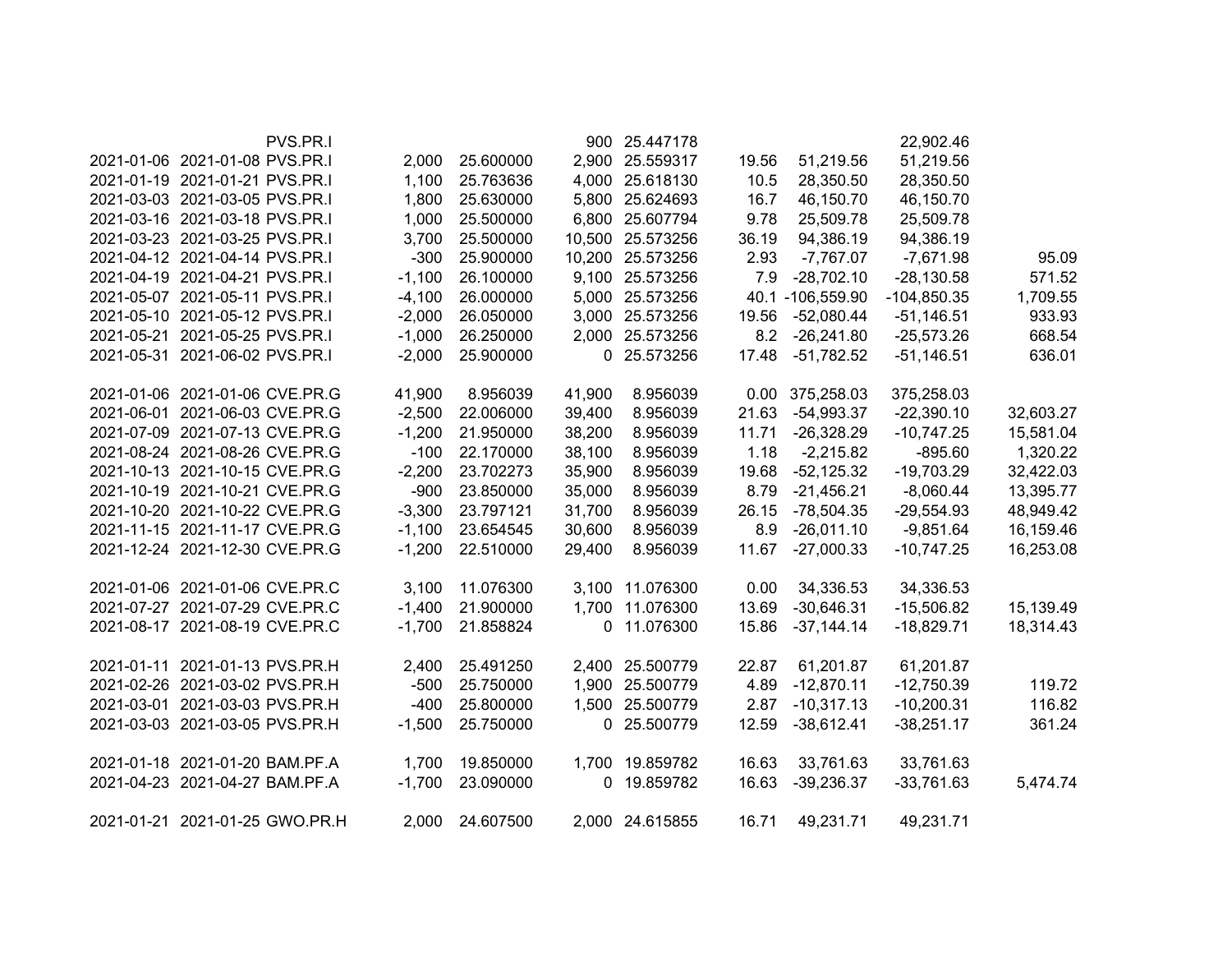| 2021-01-26 2021-01-28 GWO.PR.H | $-2,000$ | 24.566500 | 0 24.615855      | 16.75 | $-49,116.25$        | $-49,231.71$  | $-115.46$ |
|--------------------------------|----------|-----------|------------------|-------|---------------------|---------------|-----------|
| 2021-02-01 2021-02-03 GWO.PR.H | 2,400    | 24.599583 | 2,400 24.608171  | 20.61 | 59,059.61           | 59,059.61     |           |
| 2021-02-04 2021-02-08 GWO.PR.H | $-2,400$ | 24.807917 | 0 24.608171      | 22.15 | $-59,516.85$        | $-59,059.61$  | 457.24    |
| 2021-01-21 2021-01-25 MFC.PR.B | 5,500    | 24.433455 | 5,500 24.441993  |       | 46.96 134,430.96    | 134,430.96    |           |
| 2021-01-25 2021-01-27 MFC.PR.B | 1,100    | 24.454545 | 6,600 24.445806  | 11.36 | 26,911.36           | 26,911.36     |           |
| 2021-01-26 2021-01-28 MFC.PR.B | 4,400    | 24.503182 | 11,000 24.472285 |       | 38.81 107,852.81    | 107,852.81    |           |
| 2021-02-04 2021-02-08 MFC.PR.B | $-6,600$ | 24.859697 | 4,400 24.472285  |       | 56.83 - 164, 017.17 | $-161,517.08$ | 2,500.09  |
| 2021-02-05 2021-02-09 MFC.PR.B | $-3,300$ | 24.993333 | 1,100 24.472285  | 28.4  | $-82,449.60$        | $-80,758.54$  | 1,691.06  |
| 2021-02-09 2021-02-11 MFC.PR.B | $-1,100$ | 24.900909 | 0 24.472285      |       | 9.52 -27,381.48     | $-26,919.51$  | 461.97    |
| 2021-01-21 2021-01-25 SLF.PR.E | 3,300    | 24.122121 | 3,300 24.130503  | 27.66 | 79,630.66           | 79,630.66     |           |
| 2021-02-02 2021-02-04 SLF.PR.E | $-3,300$ | 24.200909 | 0 24.130503      | 32.1  | $-79,830.90$        | -79,630.66    | 200.24    |
| 2021-01-26 2021-01-28 SLF.PR.I | 800      | 21.600000 | 800 21.609775    | 7.82  | 17,287.82           | 17,287.82     |           |
| 2021-02-09 2021-02-11 SLF.PR.I | $-800$   | 23.190000 | 0 21.609775      | 7.32  | $-18,544.68$        | $-17,287.82$  | 1,256.86  |
| 2021-02-04 2021-02-08 PWF.PR.S | 4,500    | 24.588222 | 4,500 24.596360  |       | 36.62 110,683.62    | 110,683.62    |           |
| 2021-02-19 2021-02-23 PWF.PR.S | $-1,500$ | 24.800000 | 3,000 24.596360  | 13.9  | $-37,186.10$        | $-36,894.54$  | 291.56    |
| 2021-02-22 2021-02-24 PWF.PR.S | $-1,200$ | 24.750833 | 1,800 24.596360  | 11.74 | $-29,689.26$        | $-29,515.63$  | 173.63    |
| 2021-02-23 2021-02-25 PWF.PR.S | $-1,800$ | 24.700000 | 0 24.596360      | 17.34 | $-44,442.66$        | $-44,273.45$  | 169.21    |
| 2021-03-22 2021-03-24 PWF.PR.S | 2,200    | 24.299545 | 2,200 24.307568  | 17.65 | 53,476.65           | 53,476.65     |           |
| 2021-03-24 2021-03-26 PWF.PR.S | 3,800    | 24.386579 | 6,000 24.362422  | 28.88 | 92,697.88           | 92,697.88     |           |
| 2021-04-26 2021-04-28 PWF.PR.S | $-1,200$ | 24.410000 | 4,800 24.362422  | 8.26  | $-29,283.74$        | $-29,234.91$  | 48.83     |
| 2021-04-27 2021-04-29 PWF.PR.S | 1,100    | 24.578182 | 5,900 24.404112  | 8.64  | 27,044.64           | 27,044.64     |           |
| 2021-05-03 2021-05-05 PWF.PR.S | 1,100    | 24.788182 | 7,000 24.465779  | 9.19  | 27,276.19           | 27,276.19     |           |
| 2021-05-04 2021-05-06 PWF.PR.S | $-2,400$ | 24.710417 | 4,600 24.465779  | 19.08 | $-59,285.92$        | $-58,717.87$  | 568.05    |
| 2021-05-06 2021-05-10 PWF.PR.S | $-1,200$ | 24.851667 | 3,400 24.465779  | 8.31  | $-29,813.69$        | $-29,358.93$  | 454.76    |
| 2021-05-07 2021-05-11 PWF.PR.S | $-3,400$ | 24.870294 | 0 24.465779      | 27.93 | $-84,531.07$        | $-83,183.65$  | 1,347.42  |
| 2021-02-04 2021-02-08 SLF.PR.C | 1,100    | 24.510000 | 1,100 24.518836  | 9.72  | 26,970.72           | 26,970.72     |           |
| 2021-02-09 2021-02-11 SLF.PR.C | $-1,100$ | 24.550909 | 0 24.518836      | 9.86  | $-26,996.14$        | $-26,970.72$  | 25.42     |
| 2021-04-29 2021-05-03 SLF.PR.C | 2,200    | 24.445455 | 2,200 24.455237  | 21.52 | 53,801.52           | 53,801.52     |           |
| 2021-05-03 2021-05-05 SLF.PR.C | $-2,200$ | 24.650000 | 0 24.455237      | 19.96 | $-54,210.04$        | $-53,801.52$  | 408.52    |
| 2021-02-04 2021-02-08 SLF.PR.D | 500      | 24.480000 | 500 24.489780    | 4.89  | 12,244.89           | 12,244.89     |           |
| 2021-02-08 2021-02-10 SLF.PR.D | $-500$   | 24.712000 | 0 24.489780      |       | 4.46 -12,351.54     | $-12,244.89$  | 106.65    |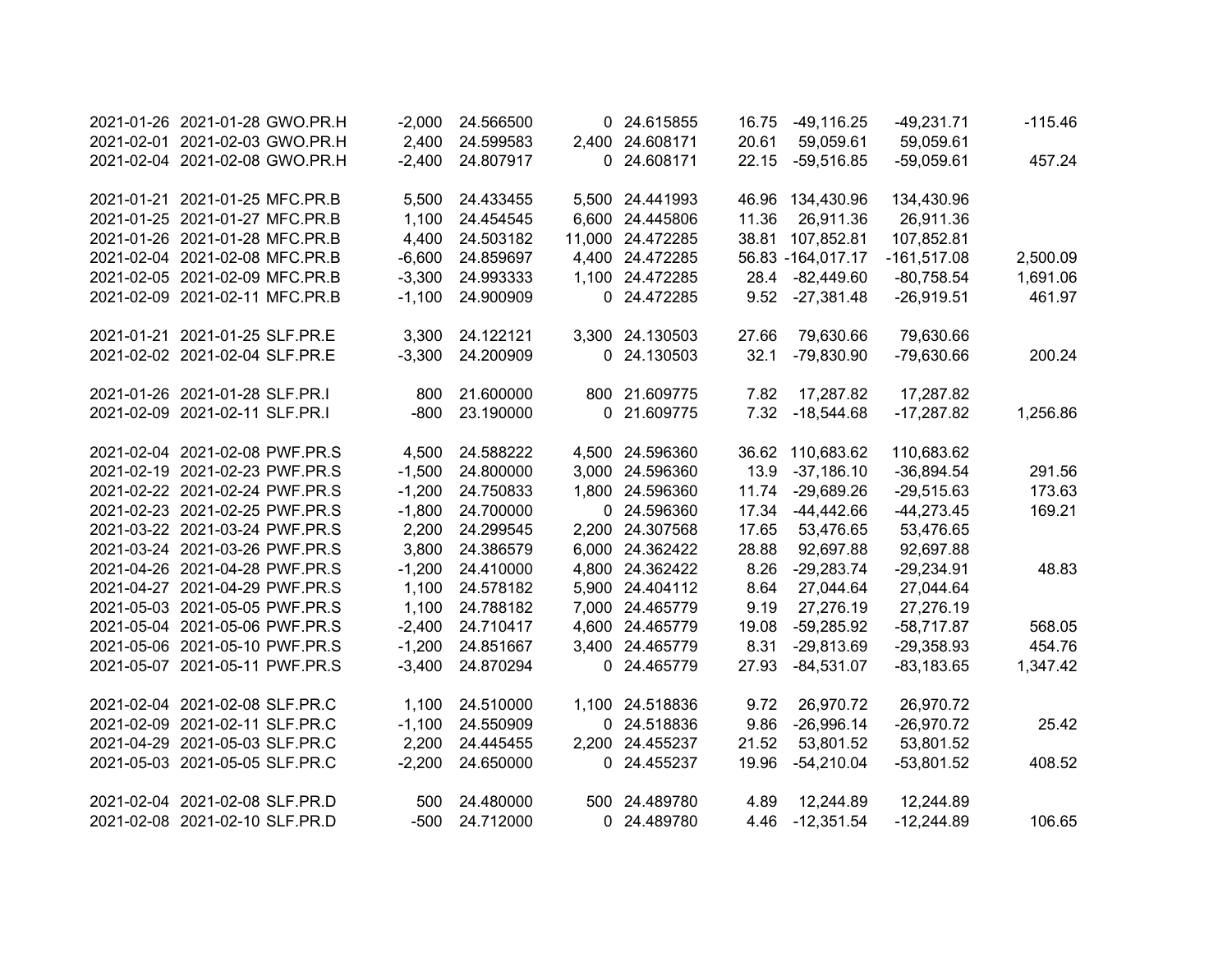| 2021-04-28 2021-04-30 SLF.PR.D | 700      | 24.355714 | 700 24.365128    | 6.59   | 17,055.59         | 17,055.59     |             |
|--------------------------------|----------|-----------|------------------|--------|-------------------|---------------|-------------|
| 2021-05-03 2021-05-05 SLF.PR.D | $-700$   | 24.670000 | 0 24.365128      | 6.85   | $-17,262.15$      | $-17,055.59$  | 206.56      |
| 2021-02-05 2021-02-09 PWF.PR.K | 4,400    | 24.839773 | 4,400 24.848164  |        | 36.92 109,331.92  | 109,331.92    |             |
| 2021-02-09 2021-02-11 PWF.PR.K | $-4,400$ | 24.850227 | 0 24.848164      |        | 41.76 -109,299.24 | $-109,331.92$ | $-32.68$    |
|                                |          |           |                  |        |                   |               |             |
| 2021-02-10 2021-02-12 BNS.PR.H | 3,500    | 25.675714 | 3,500 25.683477  | 27.17  | 89,892.17         | 89,892.17     |             |
| 2021-02-18 2021-02-22 BNS.PR.H | 1,000    | 25.650000 | 4,500 25.678211  | 9.78   | 25,659.78         | 25,659.78     |             |
| 2021-02-19 2021-02-23 BNS.PR.H | 1,100    | 25.650000 | 5,600 25.674591  | 10.76  | 28,225.76         | 28,225.76     |             |
| 2021-02-22 2021-02-24 BNS.PR.H | 2,100    | 25.698095 | 7,700 25.683058  | 15.84  | 53,981.84         | 53,981.84     |             |
| 2021-02-22 2021-02-24 BNS.PR.H | $-6,600$ | 25.601970 | 1,100 25.683058  |        | 45.78 -168,927.22 | $-169,508.18$ | $-580.96$   |
| 2021-02-24 2021-02-26 BNS.PR.H | 4,400    | 25.729091 | 5,500 25.727350  | 41.06  | 113,249.06        | 113,249.06    |             |
| 2021-03-02 2021-03-04 BNS.PR.H | $-3,300$ | 25.849697 | 2,200 25.727350  | 25.51  | $-85,278.49$      | $-84,900.25$  | 378.24      |
| 2021-03-03 2021-03-05 BNS.PR.H | $-1,100$ | 25.800000 | 1,100 25.727350  | 10.76  | $-28,369.24$      | $-28,300.08$  | 69.16       |
| 2021-03-08 2021-03-10 BNS.PR.H | $-1,100$ | 25.660000 | 0 25.727350      | 10.47  | $-28,215.53$      | $-28,300.08$  | $-84.55$    |
| 2021-05-03 2021-05-05 BNS.PR.H | 2,300    | 25.690000 | 2,300 25.699500  | 21.85  | 59,108.85         | 59,108.85     |             |
| 2021-05-07 2021-05-11 BNS.PR.H | 3,200    | 25.693438 | 5,500 25.701631  | 31.12  | 82,250.12         | 82,250.12     |             |
| 2021-07-05 2021-07-07 BNS.PR.H | $-4,400$ | 25.330455 | 1,100 25.701631  |        | 33.51 -111,420.49 | $-113,087.18$ | $-1,666.69$ |
| 2021-07-09 2021-07-13 BNS.PR.H | $-1,100$ | 25.370000 | 0 25.701631      | 9.97   | $-27,897.03$      | $-28,271.79$  | $-374.76$   |
| 2021-02-18 2021-02-22 PWF.PR.P | 5,400    | 15.069815 | 5,400 15.079187  | 50.61  | 81,427.61         | 81,427.61     |             |
| 2021-02-19 2021-02-23 PWF.PR.P | 6,300    | 15.100000 | 11,700 15.095482 | 59.53  | 95,189.53         | 95,189.53     |             |
| 2021-02-22 2021-02-24 PWF.PR.P | 10,900   | 14.999908 | 22,600 15.053906 | 102.13 | 163,601.13        | 163,601.13    |             |
| 2021-03-02 2021-03-04 PWF.PR.P | 2,000    | 15.262500 | 24,600 15.071576 | 17.49  | 30,542.49         | 30,542.49     |             |
| 2021-03-03 2021-03-05 PWF.PR.P | 1,100    | 15.300000 | 25,700 15.081771 | 10.76  | 16,840.76         | 16,840.76     |             |
| 2021-03-15 2021-03-17 PWF.PR.P | 1,800    | 15.550000 | 27,500 15.112880 | 12.69  | 28,002.69         | 28,002.69     |             |
| 2021-03-16 2021-03-18 PWF.PR.P | 4,100    | 15.499268 | 31,600 15.164255 | 39.26  | 63,586.26         | 63,586.26     |             |
| 2021-03-18 2021-03-22 PWF.PR.P | 11,500   | 15.149478 | 43,100 15.162822 | 108.17 | 174,327.17        | 174,327.17    |             |
| 2021-03-24 2021-03-26 PWF.PR.P | 1,400    | 15.240000 | 44,500 15.165531 | 12.5   | 21,348.50         | 21,348.50     |             |
| 2021-05-14 2021-05-18 PWF.PR.P | 1,700    | 15.500000 | 46,200 15.178180 | 15.79  | 26,365.79         | 26,365.79     |             |
|                                |          |           |                  |        |                   |               |             |
| 2021-02-19 2021-02-23 BMO.PR.B | 1,100    | 25.650000 | 1,100 25.657955  | 8.75   | 28,223.75         | 28,223.75     |             |
| 2021-02-26 2021-03-02 BMO.PR.B | $-1,100$ | 25.590909 | 0 25.657955      | 8.52   | $-28,141.48$      | $-28,223.75$  | $-82.27$    |
| 2021-04-19 2021-04-21 BMO.PR.B | 1,200    | 25.787500 | 1,200 25.796850  | 11.22  | 30,956.22         | 30,956.22     |             |
| 2021-05-03 2021-05-05 BMO.PR.B | 1,100    | 25.637273 | 2,300 25.724191  | 8.42   | 28,209.42         | 28,209.42     |             |
| 2021-05-31 2021-06-02 BMO.PR.B | $-1,200$ | 25.720000 | 1,100 25.724191  | 9.34   | $-30,854.66$      | $-30,869.03$  | $-14.37$    |
| 2021-06-01 2021-06-03 BMO.PR.B | 3,100    | 25.720000 | 4,200 25.727626  | 27.42  | 79,759.42         | 79,759.42     |             |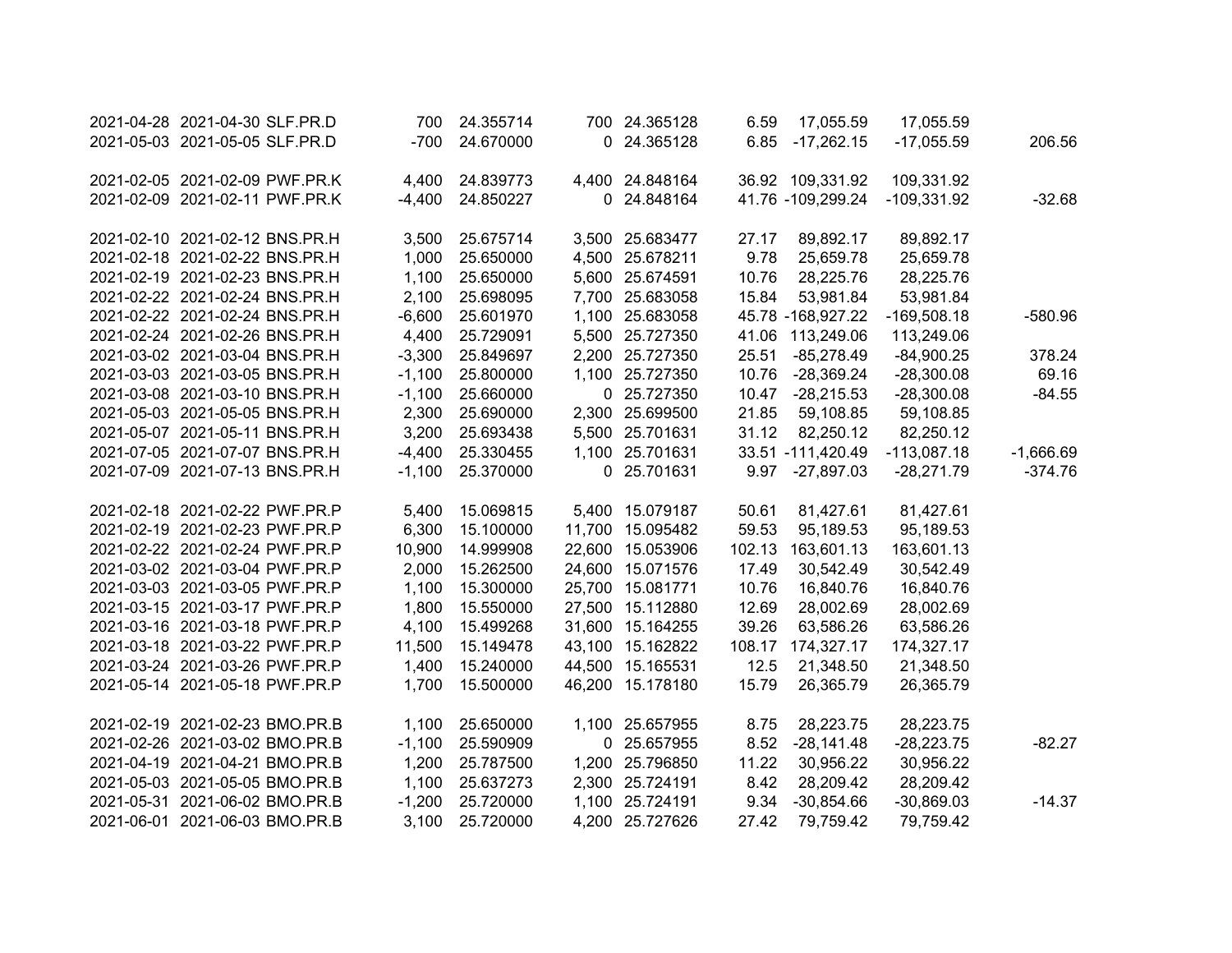| 2021-06-03 2021-06-07 BMO.PR.B | 6,400    | 25.727656 | 10,600 25.733217 |        | 59.07 164,716.07  | 164,716.07     |             |
|--------------------------------|----------|-----------|------------------|--------|-------------------|----------------|-------------|
| 2021-06-04 2021-06-08 BMO.PR.B | 1,100    | 25.756364 | 11,700 25.736113 | 8.42   | 28,340.42         | 28,340.42      |             |
| 2021-06-07 2021-06-09 BMO.PR.B | 4,600    | 25.752609 | 16,300 25.743466 |        | 43.98 118,505.98  | 118,505.98     |             |
| 2021-06-08 2021-06-10 BMO.PR.B | 2,500    | 25.760000 | 18,800 25.746914 | 23.49  | 64,423.49         | 64,423.49      |             |
| 2021-08-10 2021-08-12 BMO.PR.B | $-1,000$ | 25.330000 | 17,800 25.746914 | 7.41   | $-25,322.59$      | $-25,746.91$   | $-424.32$   |
| 2021-08-12 2021-08-16 BMO.PR.B | $-1,100$ | 25.400000 | 16,700 25.746914 | 10.76  | $-27,929.24$      | $-28,321.61$   | $-392.37$   |
| 2021-09-21 2021-09-23 BMO.PR.B | $-4,100$ | 25.385854 | 12,600 25.746914 |        | 30.66 -104,051.34 | $-105,562.35$  | $-1,511.01$ |
| 2021-09-22 2021-09-24 BMO.PR.B | $-3,300$ | 25.381515 | 9,300 25.746914  | 23.66  | $-83,735.34$      | $-84,964.82$   | $-1,229.48$ |
| 2021-09-23 2021-09-27 BMO.PR.B | $-4,900$ | 25.384082 | 4,400 25.746914  |        | 38.04 -124,343.96 | $-126, 159.88$ | $-1,815.92$ |
| 2021-09-24 2021-09-28 BMO.PR.B | $-1,100$ | 25.370000 | 3,300 25.746914  |        | 10.47 -27,896.53  | $-28,321.61$   | $-425.08$   |
| 2021-09-27 2021-09-29 BMO.PR.B | $-1,100$ | 25.450000 | 2,200 25.746914  |        | 9.6 -27,985.40    | $-28,321.61$   | $-336.21$   |
| 2021-09-29 2021-10-05 BMO.PR.B | $-1,100$ | 25.410000 | 1,100 25.746914  |        | 9.6 -27,941.40    | $-28,321.61$   | $-380.21$   |
| 2021-10-01 2021-10-05 BMO.PR.B | $-1,100$ | 25.564545 | 0 25.746914      | 9.97   | $-28,111.03$      | $-28,321.61$   | $-210.58$   |
|                                |          |           |                  |        |                   |                |             |
| 2021-02-19 2021-02-23 MIC.PR.A | 16,100   | 25.445901 | 16,100 25.454431 | 137.33 | 409,816.34        | 409,816.34     |             |
| 2021-02-22 2021-02-24 MIC.PR.A | 2,500    | 25.488000 | 18,600 25.460143 | 22.32  | 63,742.32         | 63,742.32      |             |
| 2021-02-23 2021-02-25 MIC.PR.A | 1,700    | 25.529412 | 20,300 25.466571 | 12.73  | 43,412.73         | 43,412.73      |             |
| 2021-02-24 2021-02-26 MIC.PR.A | 3,600    | 25.500000 | 23,900 25.472784 | 28.15  | 91,828.15         | 91,828.15      |             |
| 2021-02-25 2021-03-01 MIC.PR.A | 6,800    | 25.550000 | 30,700 25.492053 | 66.5   | 173,806.50        | 173,806.50     |             |
| 2021-03-09 2021-03-11 MIC.PR.A | $-400$   | 25.550000 | 30,300 25.492053 | 3.91   | $-10,216.09$      | $-10,196.82$   | 19.27       |
| 2021-10-15 2021-10-19 MIC.PR.A | $-200$   | 27.640000 | 30,100 25.492053 | 1.93   | $-5,526.07$       | $-5,098.41$    | 427.66      |
| 2021-10-20 2021-10-22 MIC.PR.A | $-1,000$ | 27.500000 | 29,100 25.492053 | 9.78   | $-27,490.22$      | $-25,492.05$   | 1,998.17    |
| 2021-10-26 2021-10-28 MIC.PR.A | $-1,000$ | 27.420000 | 28,100 25.492053 | 9.78   | $-27,410.22$      | $-25,492.05$   | 1,918.17    |
| 2021-12-17 2021-12-21 MIC.PR.A | $-1,000$ | 26.312000 | 27,100 25.492053 | 7.94   | $-26,304.06$      | $-25,492.05$   | 812.01      |
| 2021-12-22 2021-12-24 MIC.PR.A | $-1,000$ | 26.215000 | 26,100 25.492053 | 8.33   | $-26,206.67$      | $-25,492.05$   | 714.62      |
| 2021-12-30 2022-01-05 MIC.PR.A | $-700$   | 26.320000 | 25,400 25.492053 | 6.85   | $-18,417.15$      | $-17,844.44$   | 572.71      |
|                                |          |           |                  |        |                   |                |             |
| 2021-03-08 2021-03-10 LBS.PR.A | 5,600    | 10.343036 | 5,600 10.351747  | 48.78  | 57,969.78         | 57,969.78      |             |
| 2021-03-09 2021-03-11 LBS.PR.A | 2,500    | 10.340000 | 8,100 10.351140  | 24.45  | 25,874.45         | 25,874.45      |             |
| 2021-03-12 2021-03-16 LBS.PR.A | $-5,100$ | 10.370000 | 3,000 10.351140  | 48.95  | $-52,838.05$      | $-52,790.81$   | 47.24       |
| 2021-06-01 2021-06-03 LBS.PR.A | 5,200    | 10.449615 | 8,200 10.418969  | 44.13  | 54,382.13         | 54,382.13      |             |
| 2021-07-02 2021-07-06 LBS.PR.A | $-2,800$ | 10.315000 | 5,400 10.418969  | 23.66  | $-28,858.34$      | $-29,173.11$   | $-314.77$   |
| 2021-07-09 2021-07-13 LBS.PR.A | 2,600    | 10.328077 | 8,000 10.391650  | 17.77  | 26,870.77         | 26,870.77      |             |
| 2021-08-10 2021-08-12 LBS.PR.A | $-8,000$ | 10.324125 | 0 10.391650      | 69.45  | $-82,523.55$      | $-83,133.20$   | $-609.65$   |
| 2021-09-28 2021-10-04 LBS.PR.A | 6,400    | 10.390938 | 6,400 10.399829  | 56.9   | 66,558.90         | 66,558.90      |             |
| 2021-10-06 2021-10-08 LBS.PR.A | $-6,400$ | 10.323750 | 0 10.399829      | 52.75  | $-66,019.25$      | $-66,558.90$   | $-539.65$   |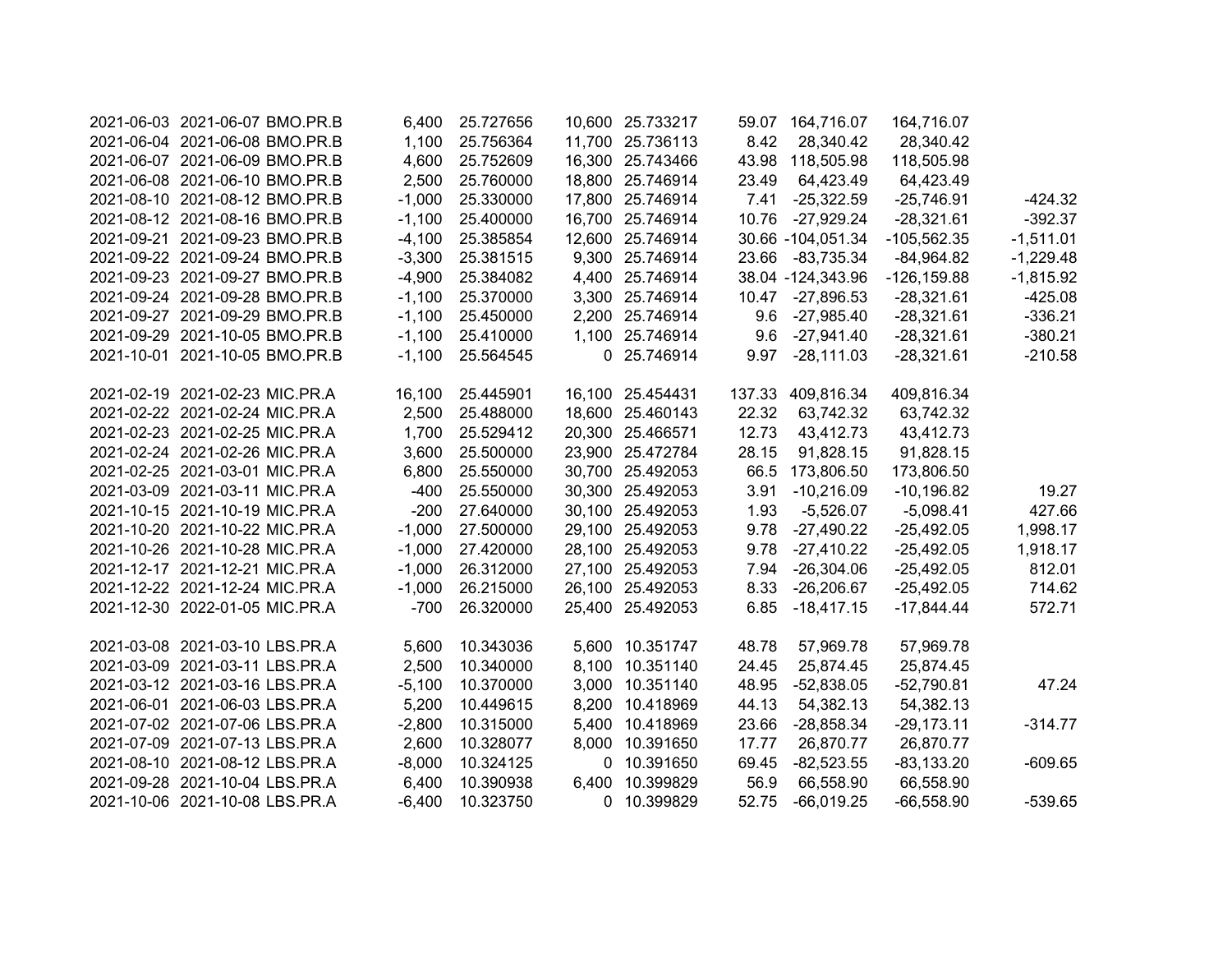| 2021-03-09 2021-03-11 DFN.PR.A | 2,500    | 10.280000       | 2,500 10.287392  | 18.48 | 25,718.48         | 25,718.48      |           |
|--------------------------------|----------|-----------------|------------------|-------|-------------------|----------------|-----------|
| 2021-03-12 2021-03-14 DFN.PR.A | 5,300    | 10.250000       | 7,800 10.267332  | 41.71 | 54,366.71         | 54,366.71      |           |
| 2021-03-23 2021-03-25 CU.PR.C  | 1,200    | 20.812500       | 1,200 20.821292  | 10.55 | 24,985.55         | 24,985.55      |           |
| 2021-03-24 2021-03-25 CU.PR.C  | 1,600    | 20.727500       | 2,800 20.772796  | 14.28 | 33,178.28         | 33,178.28      |           |
| 2021-03-25 2021-03-29 CU.PR.C  | 1,700    | 20.679412       | 4,500 20.740542  | 13.61 | 35,168.61         | 35,168.61      |           |
| 2021-04-13 2021-04-15 CU.PR.C  | 3,800    | 20.592368       | 8,300 20.676654  | 32.79 | 78,283.79         | 78,283.79      |           |
| 2021-04-16 2021-04-20 CU.PR.C  | 1,300    | 20.760000       | 9,600 20.689056  | 10.71 | 26,998.71         | 26,998.71      |           |
| 2021-04-22 2021-04-26 CU.PR.C  | 1,100    | 20.790000       | 10,700 20.700304 | 9.31  | 22,878.31         | 22,878.31      |           |
| 2021-04-23 2021-04-27 CU.PR.C  | 700      | 20.950000       | 11,400 20.716237 | 6.85  | 14,671.85         | 14,671.85      |           |
| 2021-06-10 2021-06-14 CU.PR.C  | 2,400    | 22.107917       | 13,800 20.959780 | 20.86 | 53,079.86         | 53,079.86      |           |
| 2021-06-15 2021-06-17 CU.PR.C  | 1,200    | 21.986667       | 15,000 21.042675 | 11.17 | 26,395.17         | 26,395.17      |           |
| 2021-06-21 2021-06-23 CU.PR.C  | 2,500    | 22.000000       | 17,500 21.180833 | 24.45 | 55,024.45         | 55,024.45      |           |
| 2021-06-24 2021-06-28 CU.PR.C  | 2,500    | 22.049600       | 20,000 21.290428 | 19.97 | 55,143.97         | 55,143.97      |           |
| 2021-07-05 2021-07-07 CU.PR.C  | 5,200    | 22.000000       | 25,200 21.438383 | 38.7  | 114,438.70        | 114,438.70     |           |
| 2021-07-07 2021-07-09 CU.PR.C  | 2,400    | 21.798333       | 27,600 21.470313 | 17.4  | 52,333.40         | 52,333.40      |           |
| 2021-07-22 2021-07-26 CU.PR.C  | 500      | 21.800000       | 28,100 21.476330 | 4.21  | 10,904.21         | 10,904.21      |           |
| 2021-07-29 2021-08-03 CU.PR.C  | 2,400    | 22.265833       | 30,500 21.539068 | 18.72 | 53,456.72         | 53,456.72      |           |
| 2021-08-18 2021-08-20 CU.PR.C  | 2,400    | 21.774583       | 32,900 21.556920 | 22.1  | 52,281.10         | 52,281.10      |           |
| 2021-04-12 2021-04-14 GWO.PR.I | 100      | 24.000000       | 100 24.011800    | 1.18  | 2,401.18          | 2,401.18       |           |
| 2021-05-04 2021-05-06 GWO.PR.I | 2,600    | 24.450000       | 2,700 24.442322  | 23.09 | 63,593.09         | 63,593.09      |           |
| 2021-05-06 2021-05-10 GWO.PR.I | 1,400    | 24.419286       | 4,100 24.437464  | 12.33 | 34,199.33         | 34,199.33      |           |
| 2021-06-01 2021-06-03 GWO.PR.I | $-4,100$ | 24.630000       | 0 24.437464      |       | 34.22 -100,948.78 | $-100, 193.60$ | 755.18    |
| 2021-04-16 2021-04-20 MFC.PR.C |          | 1,100 24.374545 | 1,100 24.384181  | 10.60 | 26,822.60         | 26,822.60      |           |
| 2021-05-03 2021-05-05 MFC.PR.C | $-1,100$ | 24.850000       | 0 24.384181      |       | 10.76 -27,324.24  | $-26,822.60$   | 501.64    |
| 2021-04-19 2021-04-21 CM.PR.Y  | 2,300    | 26.099348       | 2,300 26.106322  | 16.04 | 60,044.54         | 60,044.54      |           |
| 2021-05-07 2021-05-11 CM.PR.Y  | 2,200    | 26.300000       | 4,500 26.205342  | 19.5  | 57,879.50         | 57,879.50      |           |
| 2021-06-16 2021-06-18 CM.PR.Y  | $-1,200$ | 26.900000       | 3,300 26.205342  | 10.7  | $-32,269.30$      | $-31,446.41$   | 822.89    |
| 2021-07-07 2021-07-09 CM.PR.Y  | $-1,100$ | 26.780000       | 2,200 26.205342  | 8.66  | $-29,449.34$      | $-28,825.88$   | 623.46    |
| 2021-08-10 2021-08-12 CM.PR.Y  | $-1,100$ | 26.220000       | 1,100 26.205342  | 8.31  | $-28,833.69$      | $-28,825.88$   | 7.81      |
| 2021-08-18 2021-08-20 CM.PR.Y  | $-1,100$ | 26.590000       | 0 26.205342      | 8.16  | -29,240.84        | $-28,825.88$   | 414.96    |
| 2021-05-05 2021-05-07 ENS.PR.A | 7,500    | 10.246267       | 7,500 10.255366  | 68.24 | 76,915.24         | 76,915.24      |           |
| 2021-10-06 2021-10-08 ENS.PR.A | $-5,000$ | 10.180000       | 2,500 10.255366  |       | 44.24 -50,855.76  | $-51,276.83$   | $-421.07$ |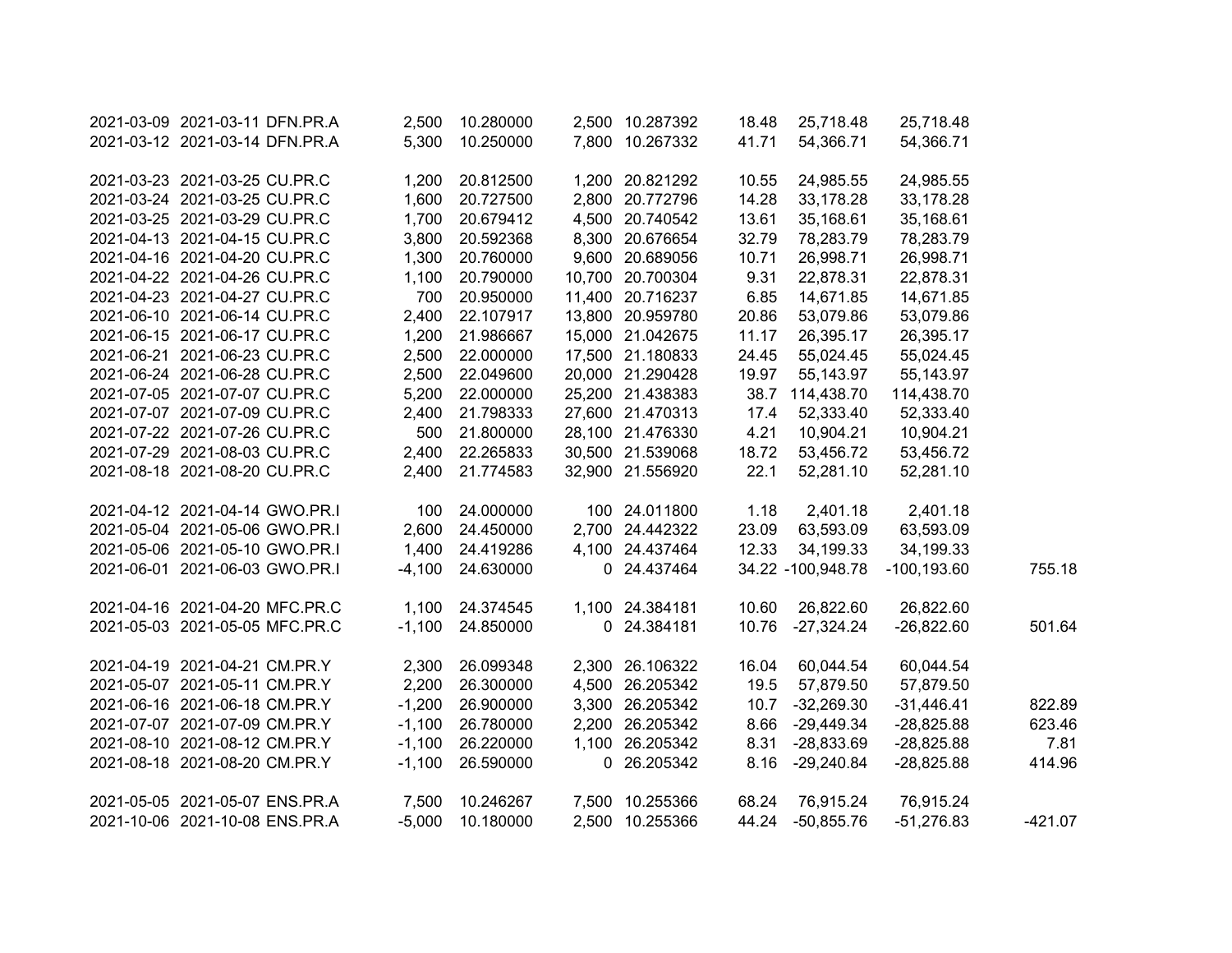| 2021-10-13 2021-10-15 ENS.PR.A | 2,600    | 10.240000 | 5,100 10.252518  | 25.43 | 26,649.43    | 26,649.43    |          |
|--------------------------------|----------|-----------|------------------|-------|--------------|--------------|----------|
| 2021-05-07 2021-05-11 BAM.PR.R | 1,400    | 19.154286 | 1,400 19.163422  | 12.79 | 26,828.79    | 26,828.79    |          |
| 2021-06-21 2021-06-23 BAM.PR.R | 1,500    | 19.280000 | 2,900 19.228062  | 12.59 | 28,932.59    | 28,932.59    |          |
| 2021-06-28 2021-06-30 BAM.PR.R | 1,500    | 19.089333 | 4,400 19.183780  | 13.25 | 28,647.25    | 28,647.25    |          |
| 2021-10-19 2021-10-21 BAM.PR.R | 1,100    | 20.900000 | 5,500 19.528460  | 7.9   | 22,997.90    | 22,997.90    |          |
| 2021-10-20 2021-10-22 BAM.PR.R | 1,200    | 20.910000 | 6,700 19.777652  | 11.74 | 25,103.74    | 25,103.74    |          |
| 2021-11-03 2021-11-05 BAM.PR.R | 1,800    | 21.250000 | 8,500 20.091260  | 15.44 | 38,265.44    | 38,265.44    |          |
| 2021-11-15 2021-11-17 BAM.PR.R | 1,200    | 21.330000 | 9,700 20.245565  | 10.27 | 25,606.27    | 25,606.27    |          |
| 2021-12-17 2021-12-21 BAM.PR.R | 600      | 19.520000 | 10,300 20.203867 | 5.85  | 11,717.85    | 11,717.85    |          |
| 2021-12-24 2021-12-30 BAM.PR.R | 1,400    | 19.760000 | 11,700 20.151680 | 10.83 | 27,674.83    | 27,674.83    |          |
| 2021-05-07 2021-05-11 BAM.PR.T | 1,000    | 19.395000 | 1,000 19.404760  | 9.76  | 19,404.76    | 19,404.76    |          |
| 2021-08-06 2021-08-10 BAM.PR.T | 1,300    | 20.235385 | 2,300 19.878718  | 10.29 | 26,316.29    | 26,316.29    |          |
| 2021-08-10 2021-08-12 BAM.PR.T | 1,200    | 20.230833 | 3,500 20.002700  | 11.4  | 24,288.40    | 24,288.40    |          |
| 2021-08-26 2021-08-30 BAM.PR.T | 1,200    | 20.440000 | 4,700 20.116702  | 11.05 | 24,539.05    | 24,539.05    |          |
| 2021-09-15 2021-09-17 BAM.PR.T | 100      | 20.170000 | 4,800 20.118058  | 1.18  | 2,018.18     | 2,018.18     |          |
| 2021-09-17 2021-09-21 BAM.PR.T | 2,500    | 20.201200 | 7,300 20.149622  | 22.56 | 50,525.56    | 50,525.56    |          |
| 2021-09-23 2021-09-27 BAM.PR.T | 600      | 20.250000 | 7,900 20.157989  | 5.87  | 12,155.87    | 12,155.87    |          |
| 2021-09-24 2021-09-28 BAM.PR.T | 1,200    | 20.183333 | 9,100 20.162604  | 11.59 | 24,231.59    | 24,231.59    |          |
| 2021-10-20 2021-10-22 BAM.PR.T | 2,300    | 21.018261 | 11,400 20.337108 | 21.33 | 48,363.33    | 48,363.33    |          |
| 2021-10-20 2021-10-22 BAM.PR.T | 100      | 21.050000 | 11,500 20.343357 | 0.58  | 2,105.58     | 2,105.58     |          |
| 2021-10-26 2021-10-28 BAM.PR.T | 400      | 21.170000 | 11,900 20.371472 | 3.91  | 8,471.91     | 8,471.91     |          |
| 2021-12-30 2022-01-05 BAM.PR.T | 1,400    | 20.196429 | 13,300 20.353944 | 11.93 | 28,286.93    | 28,286.93    |          |
| 2021-05-10 2021-05-12 TD.PF.M  | 2,000    | 26.395000 | 2,000 26.404230  | 18.46 | 52,808.46    | 52,808.46    |          |
| 2021-05-14 2021-05-18 TD.PF.M  | $-1,000$ | 26.354000 | 1,000 26.404230  | 9.63  | $-26,344.37$ | $-26,404.23$ | $-59.86$ |
| 2021-05-17 2021-05-19 TD.PF.M  | $-1,000$ | 26.350000 | 0 26.404230      | 9.77  | $-26,340.23$ | $-26,404.23$ | $-64.00$ |
| 2021-05-21 2021-05-23 GWO.PR.N | 1,700    | 15.382941 | 1,700 15.391870  | 15.18 | 26,166.18    | 26,166.18    |          |
| 2021-06-03 2021-06-07 GWO.PR.N | 2,500    | 15.500000 | 4,200 15.460895  | 19.58 | 38,769.58    | 38,769.58    |          |
| 2021-12-22 2021-12-24 GWO.PR.N | 1,600    | 16.250000 | 5,800 15.680857  | 13.21 | 26,013.21    | 26,013.21    |          |
| 2021-05-27 2021-05-31 MFC.PR.F | 1,600    | 16.949375 | 1,600 16.958594  | 14.75 | 27,133.75    | 27, 133. 75  |          |
| 2021-06-01 2021-06-03 MFC.PR.F | 2,000    | 17.080000 | 3,600 17.031475  | 19.56 | 34,179.56    | 34,179.56    |          |
| 2021-06-03 2021-06-07 MFC.PR.F | 1,500    | 17.480000 | 5,100 17.166041  | 13.5  | 26,233.50    | 26,233.50    |          |
| 2021-06-18 2021-06-22 MFC.PR.F | 900      | 16.962222 | 6,000 17.136828  | 8.16  | 15,274.16    | 15,274.16    |          |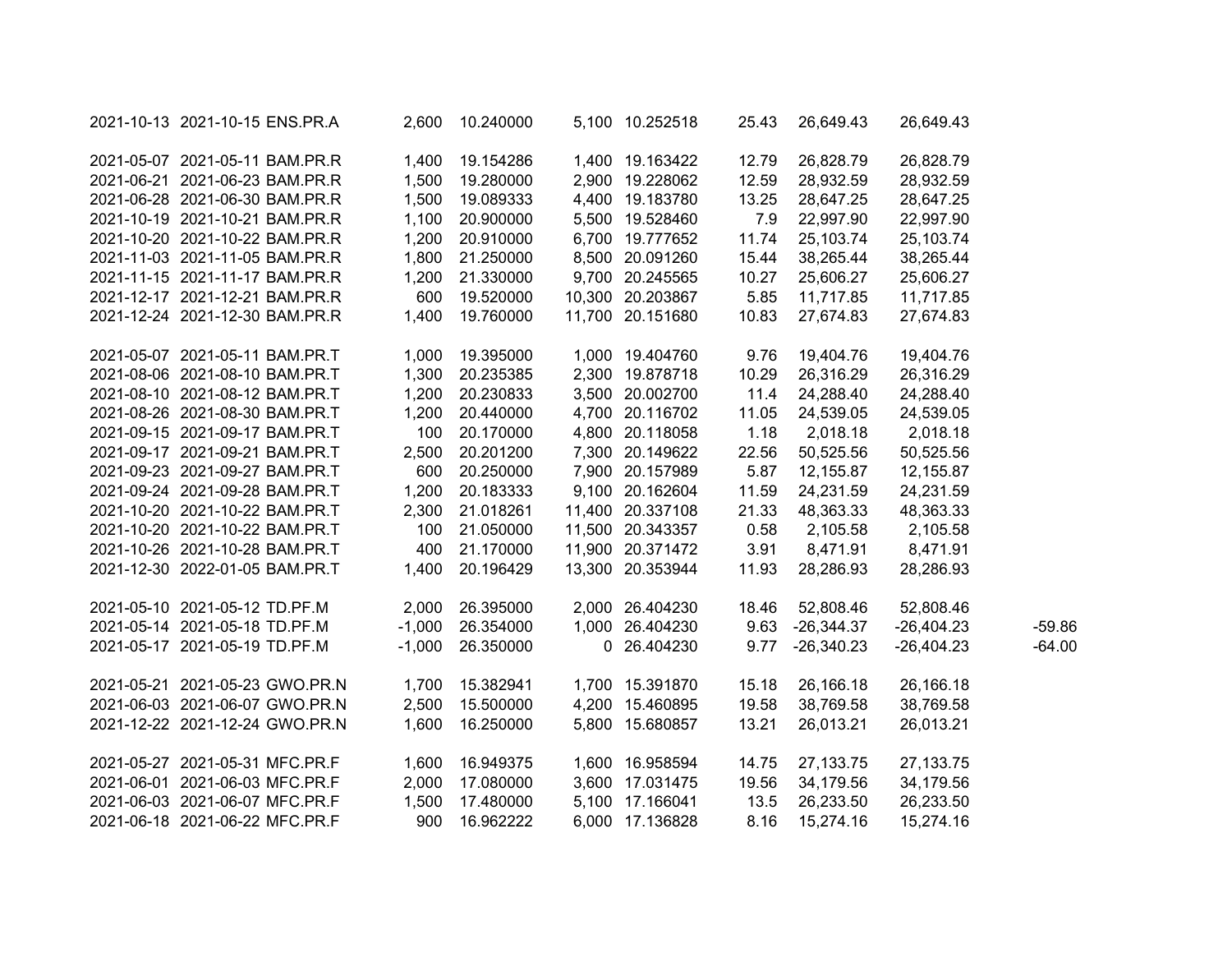| 2021-08-03 2021-08-05 MFC.PR.F | 2,600    | 17.730769 | 8,600 17.319129  | 23.54 | 46,123.54    | 46,123.54     |           |
|--------------------------------|----------|-----------|------------------|-------|--------------|---------------|-----------|
| 2021-09-15 2021-09-17 MFC.PR.F | 1,500    | 17.450000 | 10,100 17.339903 | 13.51 | 26,188.51    | 26,188.51     |           |
| 2021-09-16 2021-09-20 MFC.PR.F | 4,500    | 17.487444 | 14,600 17.388216 | 41.43 | 78,734.93    | 78,734.93     |           |
| 2021-09-27 2021-09-29 MFC.PR.F | 1,600    | 17.627500 | 16,200 17.412695 | 13.71 | 28,217.71    | 28,217.71     |           |
| 2021-09-28 2021-10-04 MFC.PR.F | 4,100    | 17.955366 | 20,300 17.524133 | 37.25 | 73,654.25    | 73,654.25     |           |
| 2021-11-15 2021-11-17 MFC.PR.F | 1,600    | 18.848750 | 21,900 17.621566 | 14.38 | 30,172.38    | 30,172.38     |           |
| 2021-11-16 2021-11-18 MFC.PR.F | 14,500   | 18.960000 | 36,400 18.157460 | 99.26 | 275,019.26   | 275,019.26    |           |
| 2021-11-19 2021-11-23 MFC.PR.F | 1,800    | 18.850000 | 38,200 18.190452 | 13.7  | 33,943.70    | 33,943.70     |           |
| 2021-05-31 2021-06-02 CM.PR.S  | 1,200    | 24.820000 | 1,200 24.828858  | 10.63 | 29,794.63    | 29,794.63     |           |
| 2021-06-01 2021-06-03 CM.PR.S  | $-1,200$ | 24.850833 | 0 24.828858      | 11.94 | $-29,809.06$ | $-29,794.63$  | 14.43     |
| 2021-06-22 2021-06-24 CM.PR.R  | 1,100    | 25.640000 | 1,100 25.648709  | 9.58  | 28,213.58    | 28,213.58     |           |
| 2021-06-23 2021-06-25 CM.PR.R  | 1,100    | 25.630000 | 2,200 25.643768  | 9.71  | 28,202.71    | 28,202.71     |           |
| 2021-06-24 2021-06-28 CM.PR.R  | $-1,100$ | 25.614545 | 1,100 25.643768  | 9.66  | $-28,166.34$ | $-28,208.15$  | $-41.81$  |
| 2021-06-29 2021-07-02 CM.PR.R  | $-1,100$ | 25.470000 | 0 25.643768      | 8.8   | $-28,008.20$ | $-28,208.15$  | $-199.95$ |
| 2021-06-23 2021-06-25 TD.PF.L  | 1,100    | 26.389091 | 1,100 26.397409  | 9.15  | 29,037.15    | 29,037.15     |           |
| 2021-06-29 2021-07-02 TD.PF.L  | $-1,100$ | 26.700909 | 0 26.397409      | 9.49  | $-29,361.51$ | $-29,037.15$  | 324.36    |
| 2021-06-28 2021-06-30 MFC.PR.R | 2,200    | 25.505000 | 2,200 25.513050  | 17.71 | 56,128.71    | 56,128.71     |           |
| 2021-06-29 2021-07-02 MFC.PR.R | $-2,200$ | 25.545455 | 0 25.513050      | 18.86 | $-56,181.14$ | $-56, 128.71$ | 52.43     |
| 2021-07-02 2021-07-06 GDV.PR.A | 8,000    | 10.190000 | 8,000 10.195780  | 46.24 | 81,566.24    | 81,566.24     |           |
| 2021-08-10 2021-08-12 GDV.PR.A | $-1,600$ | 10.250000 | 6,400 10.195780  | 14.49 | $-16,385.51$ | $-16,313.25$  | 72.26     |
| 2021-09-28 2021-10-04 GDV.PR.A | $-5,400$ | 10.376111 | 1,000 10.195780  | 49.55 | $-55,981.45$ | $-55,057.21$  | 924.24    |
| 2021-10-06 2021-10-08 GDV.PR.A | 8,200    | 10.133902 | 9,200 10.147954  | 67.4  | 83,165.40    | 83,165.40     |           |
| 2021-07-22 2021-07-26 MFC.PR.M | 2,300    | 23.334783 | 2,300 23.342674  | 18.15 | 53,688.15    | 53,688.15     |           |
| 2021-07-26 2021-07-28 MFC.PR.M | 2,100    | 23.398571 | 4,400 23.373691  | 19.09 | 49,156.09    | 49,156.09     |           |
| 2021-07-29 2021-08-03 MFC.PR.M | $-1,100$ | 23.700909 | 3,300 23.373691  | 9.67  | $-26,061.33$ | $-25,711.06$  | 350.27    |
| 2021-07-30 2021-08-04 MFC.PR.M | $-1,100$ | 23.888182 | 2,200 23.373691  | 9.86  | $-26,267.14$ | $-25,711.06$  | 556.08    |
| 2021-08-16 2021-08-18 MFC.PR.M | $-1,100$ | 23.618182 | 1,100 23.373691  | 10.29 | $-25,969.71$ | $-25,711.06$  | 258.65    |
| 2021-08-23 2021-08-25 MFC.PR.M | $-1,100$ | 23.940000 | 0 23.373691      | 11.37 | $-26,322.63$ | $-25,711.06$  | 611.57    |
| 2021-07-22 2021-07-26 RY.PR.H  | 2,400    | 23.950000 | 2,400 23.957863  | 18.87 | 57,498.87    | 57,498.87     |           |
| 2021-07-23 2021-07-27 RY.PR.H  | $-2,400$ | 23.602917 | 0 23.957863      | 19.89 | $-56,627.11$ | $-57,498.87$  | $-871.76$ |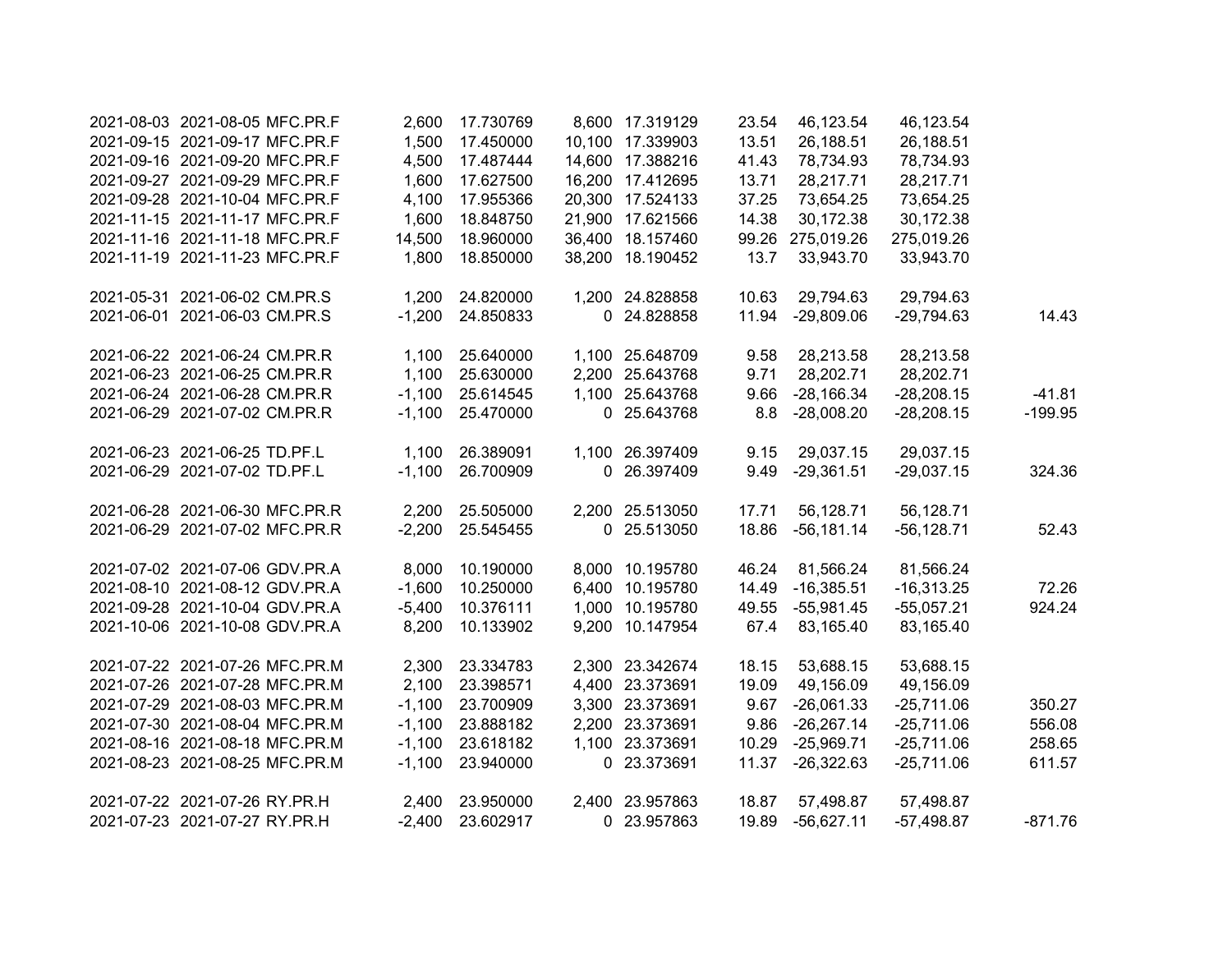|           | 28,571.74     | 28,571.74         | 11.74 | 1,200 23.809783  | 23.800000 | 1,200    | 2021-07-22 2021-07-26 TD.PF.C  |  |
|-----------|---------------|-------------------|-------|------------------|-----------|----------|--------------------------------|--|
| $-109.42$ | $-28,571.74$  | $-28,462.32$      | 11.68 | 0 23.809783      | 23.728333 | $-1,200$ | 2021-07-26 2021-07-28 TD.PF.C  |  |
|           |               |                   |       |                  |           |          |                                |  |
|           | 32,961.19     | 32,961.19         | 14.19 | 1,600 20.600744  | 20.591875 | 1,600    | 2021-07-27 2021-07-29 PPL.PR.A |  |
| 703.16    | $-32,961.19$  | $-33,664.35$      | 15.65 | 0 20.600744      | 21.050000 | $-1,600$ | 2021-08-19 2021-08-23 PPL.PR.A |  |
|           | 11,085.96     | 11,085.96         | 8.96  | 1,100 10.078145  | 10.070000 | 1,100    | 2021-08-10 2021-08-12 DF.PR.A  |  |
|           | 25,378.86     | 25,378.86         | 20.86 | 3,600 10.129117  | 10.143200 | 2,500    | 2021-08-19 2021-08-23 DF.PR.A  |  |
|           | 45,721.73     | 45,721.73         | 40.73 | 8,100 10.146487  | 10.151333 | 4,500    | 2021-08-20 2021-08-24 DF.PR.A  |  |
|           | 87,322.03     | 87,322.03         | 59.03 | 8,600 10.153724  | 10.146860 | 8,600    | 2021-08-10 2021-08-12 DGS.PR.A |  |
|           |               |                   |       |                  |           |          |                                |  |
|           | 28,668.53     | 28,668.53         | 11.53 | 1,300 22.052715  | 22.043846 | 1,300    | 2021-08-10 2021-08-12 FTS.PR.M |  |
|           | 55,455.87     | 55,455.87         | 23.87 | 3,800 22.138000  | 22.172800 | 2,500    | 2021-08-12 2021-08-16 FTS.PR.M |  |
|           | 26,768.46     | 26,768.46         | 9.46  | 5,000 22.178572  | 22.299167 | 1,200    | 2021-08-16 2021-08-18 FTS.PR.M |  |
|           | 29,132.44     | 29,132.44         | 12.44 | 6,300 22.226238  | 22.400000 | 1,300    | 2021-09-21 2021-09-23 FTS.PR.M |  |
|           | 109,671.42    | 42.42 109,671.42  |       | 11,200 22.294350 | 22.373265 | 4,900    | 2021-09-22 2021-09-24 FTS.PR.M |  |
| 1,550.32  | $-113,701.18$ | 48.49 -115,251.51 |       | 6,100 22.294350  | 22.607843 | $-5,100$ | 2021-09-28 2021-10-04 FTS.PR.M |  |
|           | 10,552.89     | 10,552.89         | 4.89  | 500 21.105780    | 21.096000 | 500      | 2021-08-11 2021-08-13 FTS.PR.K |  |
|           | 6,242.93      | 6,242.93          | 2.93  | 800 20.994775    | 20.800000 | 300      | 2021-08-20 2021-08-24 FTS.PR.K |  |
|           | 66,588.95     | 66,588.95         | 29.95 | 4,000 20.846193  | 20.799688 | 3,200    | 2021-08-23 2021-08-25 FTS.PR.K |  |
|           | 2,121.18      | 2,121.18          | 1.18  | 4,100 20.855110  | 21.200000 | 100      | 2021-09-29 2021-10-05 FTS.PR.K |  |
|           | 48,858.04     | 48,858.04         | 19.04 | 6,500 20.671383  | 20.349583 | 2,400    | 2021-12-20 2021-12-22 FTS.PR.K |  |
|           | 26,240.47     | 26,240.47         | 14.47 | 1,800 14.578039  | 14.570000 | 1,800    | 2021-08-20 2021-08-24 TRP.PR.C |  |
|           | 26,529.31     | 26,529.31         | 16.31 | 3,600 14.658272  | 14.729444 | 1,800    | 2021-09-07 2021-09-09 TRP.PR.C |  |
|           | 25,160.40     | 25,160.40         | 14.4  | 5,200 14.986573  | 15.716250 | 1,600    | 2021-11-29 2021-12-01 TRP.PR.C |  |
|           | 52,588.62     | 52,588.62         | 28.62 | 8,600 15.176605  | 15.458824 | 3,400    | 2021-11-30 2021-12-02 TRP.PR.C |  |
|           |               |                   |       |                  |           |          |                                |  |
|           | 26,859.78     | 26,859.78         | 9.78  | 1,000 26.859780  | 26.850000 | 1,000    | 2021-09-21 2021-09-23 BMO.PR.F |  |
| $-118.56$ | $-26,859.78$  | $-26,741.22$      | 9.78  | 0 26.859780      | 26.751000 | $-1,000$ | 2021-09-22 2021-09-24 BMO.PR.F |  |
|           | 55,604.99     | 55,604.99         | 21.99 | 2,600 21.386535  | 21.378077 | 2,600    | 2021-09-21 2021-09-23 FTS.PR.G |  |
|           | 209,222.12    | 87.12 209,222.12  |       | 12,300 21.530659 | 21.560309 | 9,700    | 2021-09-23 2021-09-27 FTS.PR.G |  |
|           | 54,293.21     | 54,293.21         | 21.21 | 14,800 21.562184 | 21.708800 | 2,500    | 2021-09-28 2021-10-04 FTS.PR.G |  |
|           |               |                   |       |                  |           |          |                                |  |